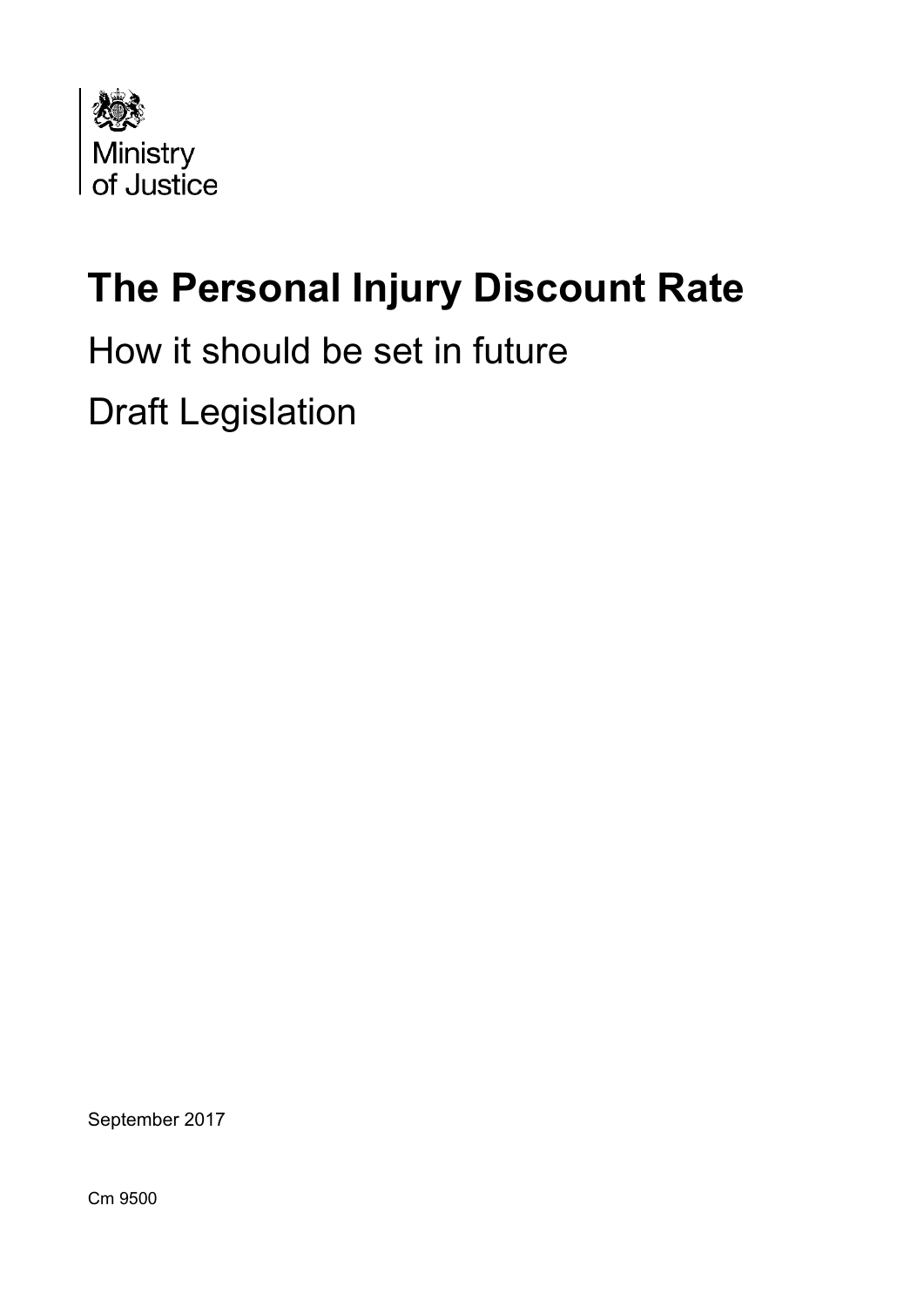

## **The Personal Injury Discount Rate**

How it should be set in future

Draft Legislation

Ministry of Justice Presented to Parliament by the Lord Chancellor and Secretary of State for Justice by Command of Her Majesty

September 2017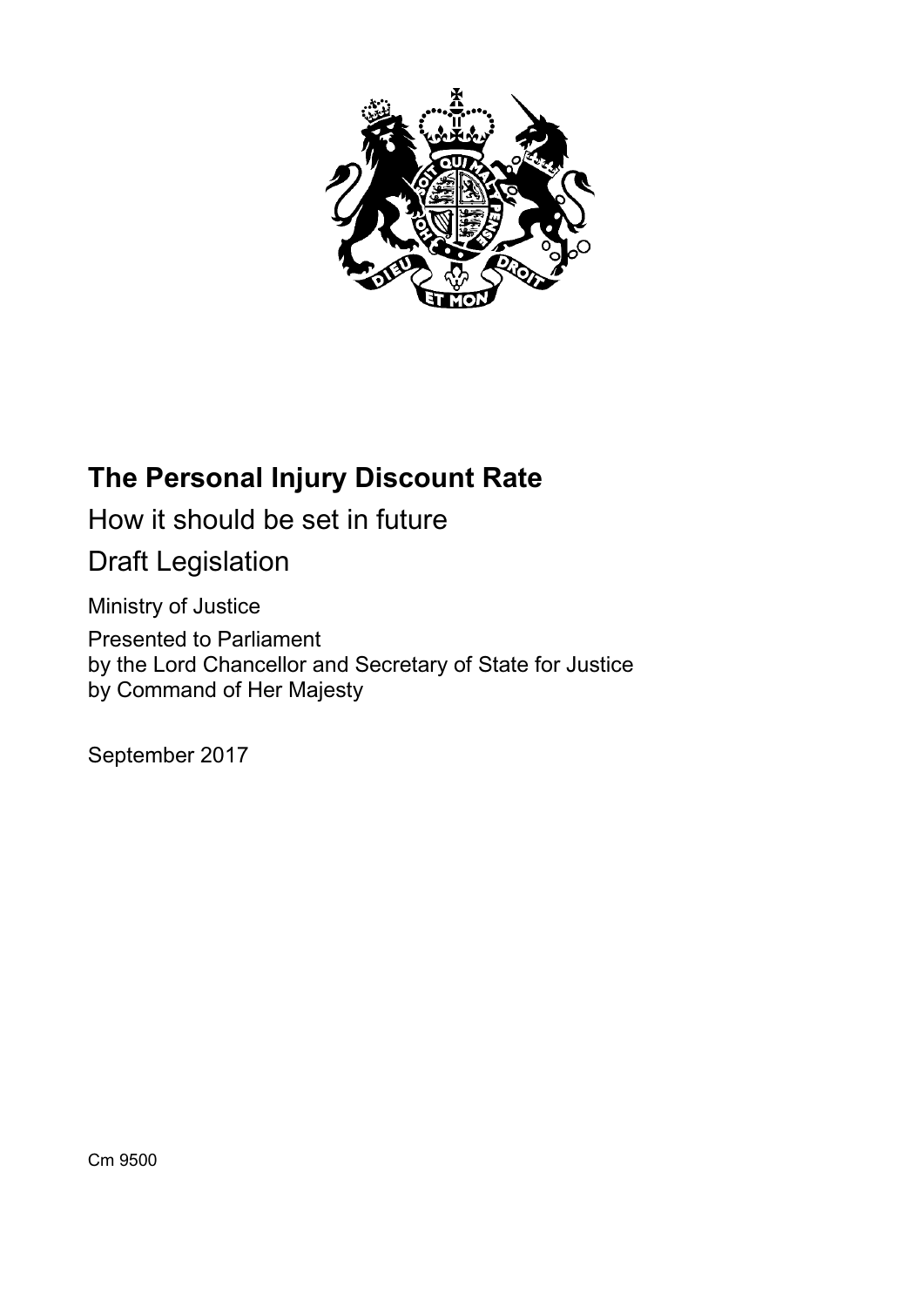

#### **© Crown copyright 2017**

This publication is licensed under the terms of the Open Government Licence v3.0 except where otherwise stated. To view this licence, visit [nationalarchives.gov.uk/doc/open-government](http://nationalarchives.gov.uk/doc/open-government-licence/version/3/)[licence/version/3](http://nationalarchives.gov.uk/doc/open-government-licence/version/3/) or write to the Information Policy Team, The National Archives, Kew, London TW9 4DU, or email: [psi@nationalarchives.gsi.gov.uk.](mailto:psi@nationalarchives.gsi.gov.uk)

Where we have identified any third party copyright information you will need to obtain permission from the copyright holders concerned.

This publication is available at [www.gov.uk/government/publications](http://www.gov.uk/government/publications)

Any enquiries regarding this publication should be sent to us at [damagesdiscountrate@justice.gov.uk.](mailto:damagesdiscountrate@justice.gov.uk)

ISBN 978-1-5286-0027-9

CCS0917949416 09/17

Printed on paper containing 75% recycled fibre content minimum

Printed in the UK by the APS Group on behalf of the Controller of Her Majesty's Stationery Office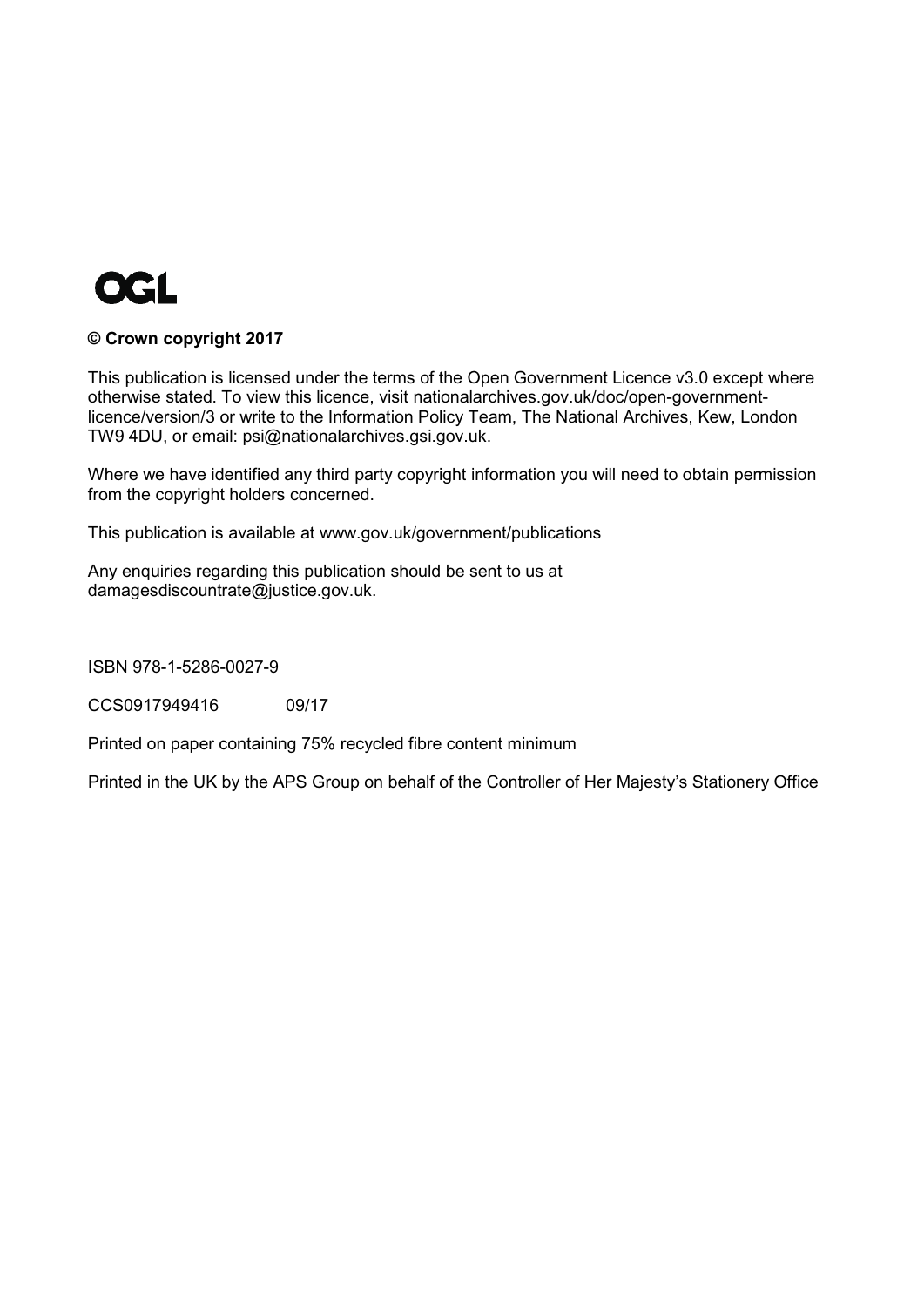## **Contents**

| Foreword                    | $\mathfrak{B}$ |
|-----------------------------|----------------|
| Introduction                | $\overline{4}$ |
| Background                  | 5              |
| Summary of proposals        | $\overline{7}$ |
| Next steps                  | 12             |
| Annex A - Draft Clause      | 13             |
| Annex B - Explanatory Notes | 19             |
|                             |                |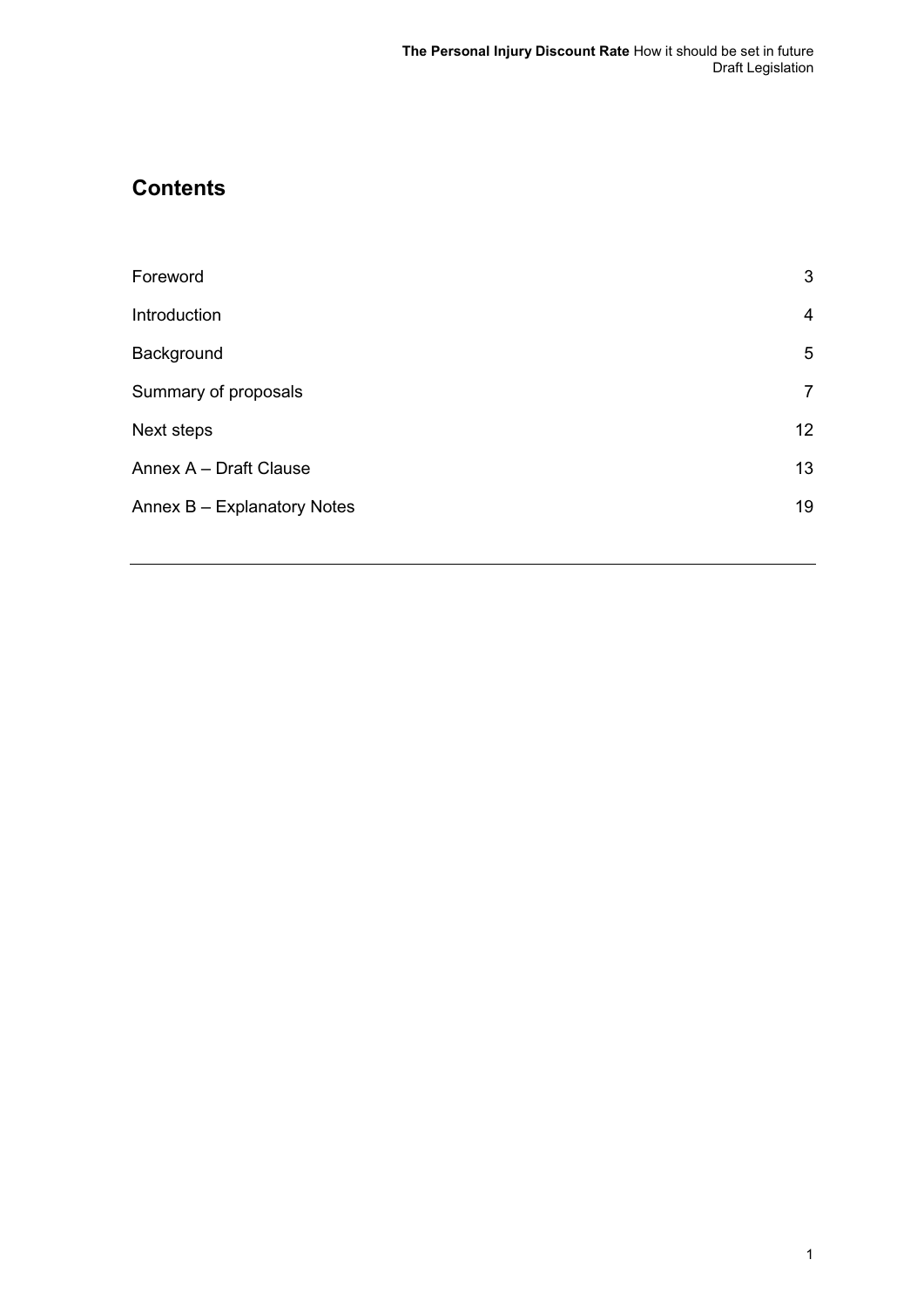**The Personal Injury Discount Rate** How it should be set in future Draft Legislation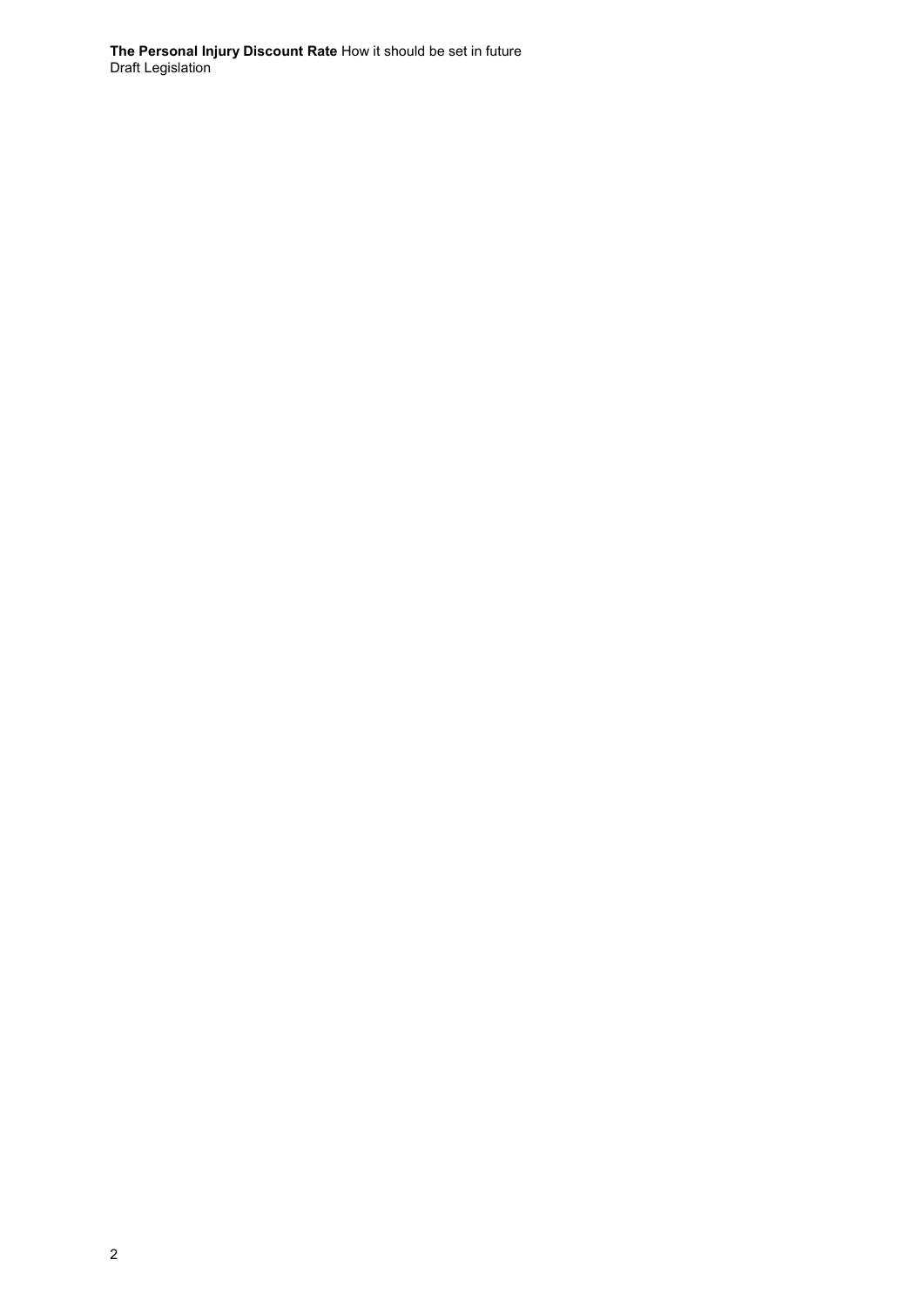## **Foreword**

Awards of damages for life changing personal injuries should fully compensate the financial losses and expenses caused by the injury. Calculating the present cost of future losses is inevitably an inexact science, but in assessing the size of a lump sum payment of damages for future costs the law must do its best to anticipate the amount that is needed now to produce all the money that is expected to be required by the injured person in the future when it is expected to be needed. These sums are necessarily going to be very large in some cases, but, however much money is involved, the underlying principles are the same. Awards of damages should provide full compensation, neither more nor less.

Following the consultation initiated by my immediate predecessor as Lord Chancellor in March 2017, the Government has concluded that the law on how the discount rate is set is not working as fairly as it should. The Government's response to the consultation, which is being published alongside this paper, describes the reforms that the Government thinks necessary.

Setting the "right" discount rate at any time is not a straightforward exercise. It is important that the law is not only technically correct, accurate and workable, but also that it creates a system that is understandable and transparent in its workings. Government wants to create a system that is fair. I believe that when enacted the draft provisions will achieve this, but to make sure the reforms are as good as they can be I am giving experts and interested parties the chance to scrutinise the proposals before they are introduced into Parliament.

I am therefore taking this opportunity to invite comments on the draft discount rate legislation that we have prepared to implement our proposals. I welcome responses from everyone interested in this topic.

Subject to the response to the draft legislation, the Government intends to legislate promptly to make sure that the way the rate is set is put on the best possible footing at the earliest practicable date so that we have a better and fairer system for claimants, defendants and society as a whole.

Rt Hon David Lidington MP

Lord Chancellor and Secretary of State for Justice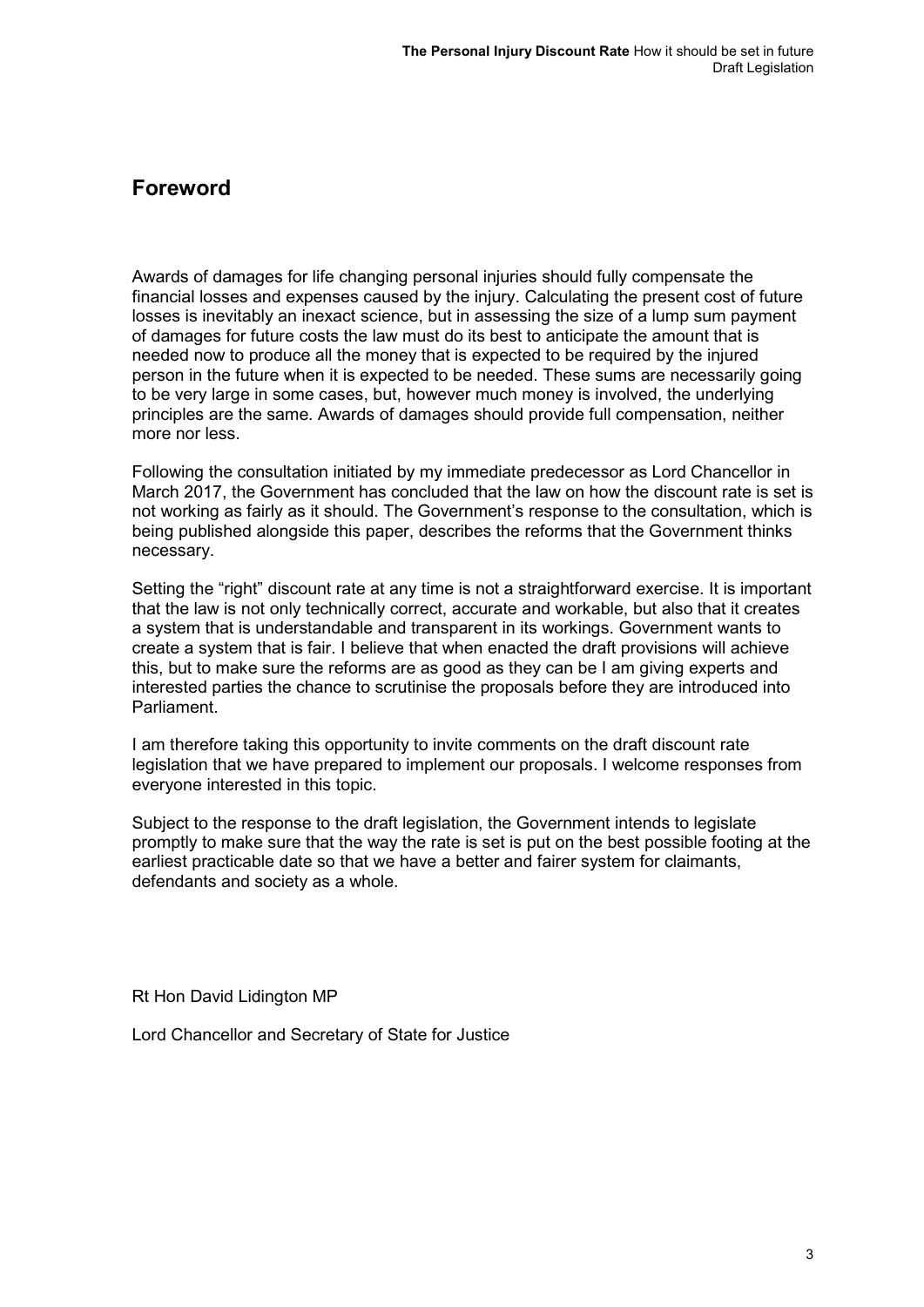## **Introduction**

This document sets out draft legislation to implement the Government's proposed reforms to the law governing the way that the personal injury discount rate is set in England and Wales. The publication of the draft legislation accompanies the publication of the postconsultation report for the consultation paper, 'The Personal Injury Discount Rate: How it should be set in future'.

The document invites views on the draft legislation and contains:

- the background to the draft legislation;
- a summary of the proposals;
- a description of next steps;
- the text of the draft legislation; and
- draft explanatory notes to accompany the draft clause.

An impact assessment and equality statement are being published alongside this paper.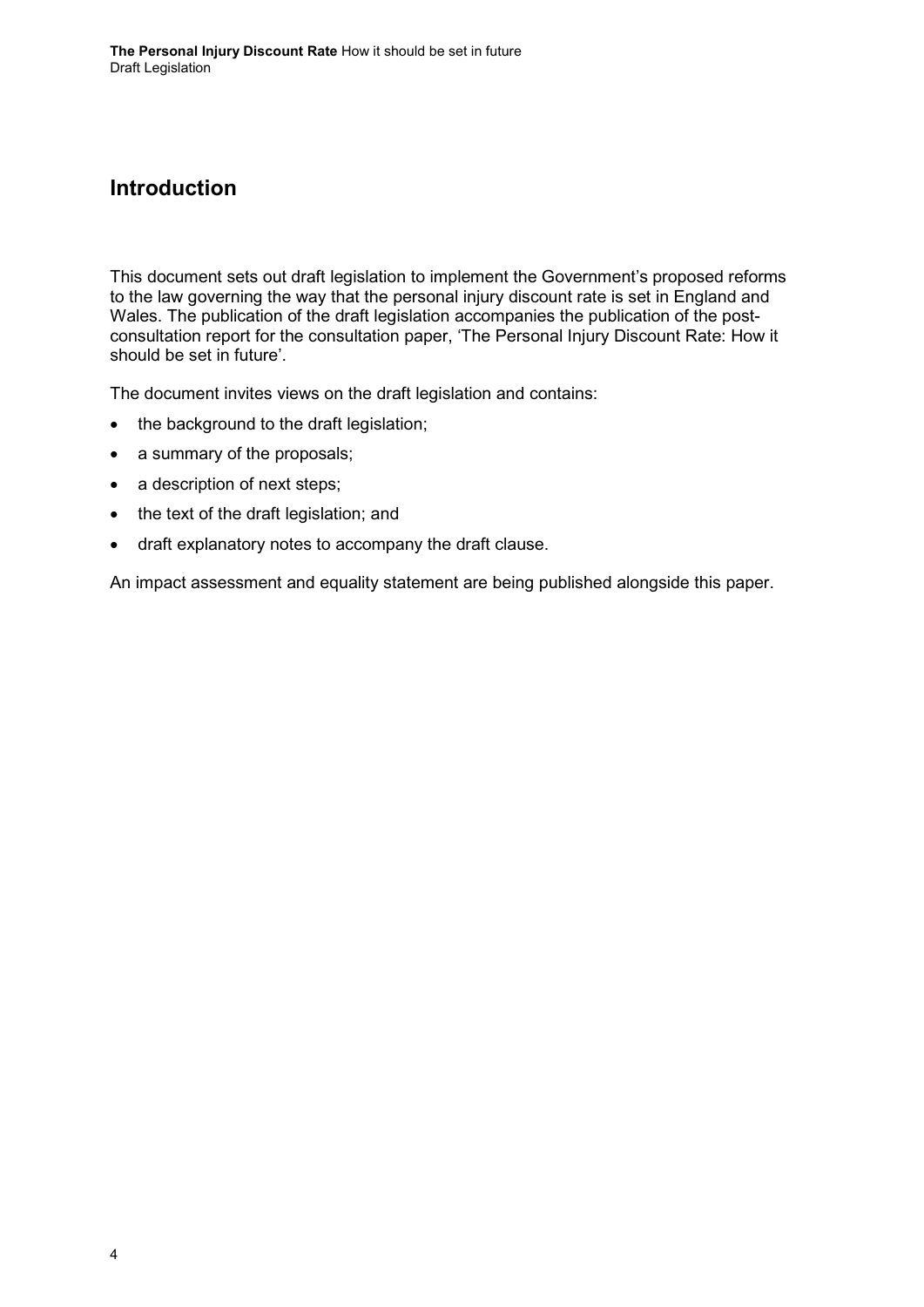## **Background**

The consultation paper 'The Personal Injury Discount Rate: How it should be set in future' was published jointly by the Ministry of Justice and the Scottish Government on 30 March 2017. The paper invited comments on how the personal injury discount rate - the rate taken into account by a court in assessing the size of a lump sum award of damages for future financial loss - should be set in England and Wales, and in Scotland.

The core issues examined in the consultation paper were:

- **What principles should guide how the rate is set?** Are the present principles still fit for purpose? What should the principles be? What investment returns should be taken into account in setting the rate? Should the possibility of a periodical payment order affect the decision as to the relevant investments?
- **How often should the rate be set?** Should this be left open, as now, or would a set pattern of review be better? Would an annual, three year or five year system be better? Should reviews be triggered by degrees of change in investment returns?
- **Who should set the discount rate?** Should the power to do so remain with the Lord Chancellor and his or her counterparts in Scotland, or would it be better for someone else, possibly an expert panel, to set the rate?

The paper also considered whether sufficient use is being made of periodical payment orders.

The consultation period closed on 11 May. The responses to the consultation are summarised in the post-consultation report for the consultation paper, 'The Personal Injury Discount Rate: How it should be set in future' published alongside this document. The post-consultation report also includes a summary of the Government's proposals for the reform of the law and an Equalities Statement.

The Government's proposals relate only to England and Wales.

The draft provisions have been prepared to give effect to the Government's proposals. They are being published to give interested parties an opportunity to comment on the detail of the proposed legislation. The draft clause is at Annex A. Explanatory Notes to accompany the clause are at Annex B.

The Impact Assessment and Equalities Statement accompanying the consultation were updated to take account of evidence provided by stakeholders during the consultation period.

The consultation response and the Impact Assessment refer to reports prepared for the Ministry of Justice by the Government Actuary's Department and the British Institute of International and Comparative Law. These reports are being published alongside this paper.

All the above documents are available at: [https://www.gov.uk/government/consultations/](https://www.gov.uk/government/consultations/personal-injury-discount-rate-how-it-should-be-set-in-future) [personal-injury-discount-rate-how-it-should-be-set-in-future](https://www.gov.uk/government/consultations/personal-injury-discount-rate-how-it-should-be-set-in-future)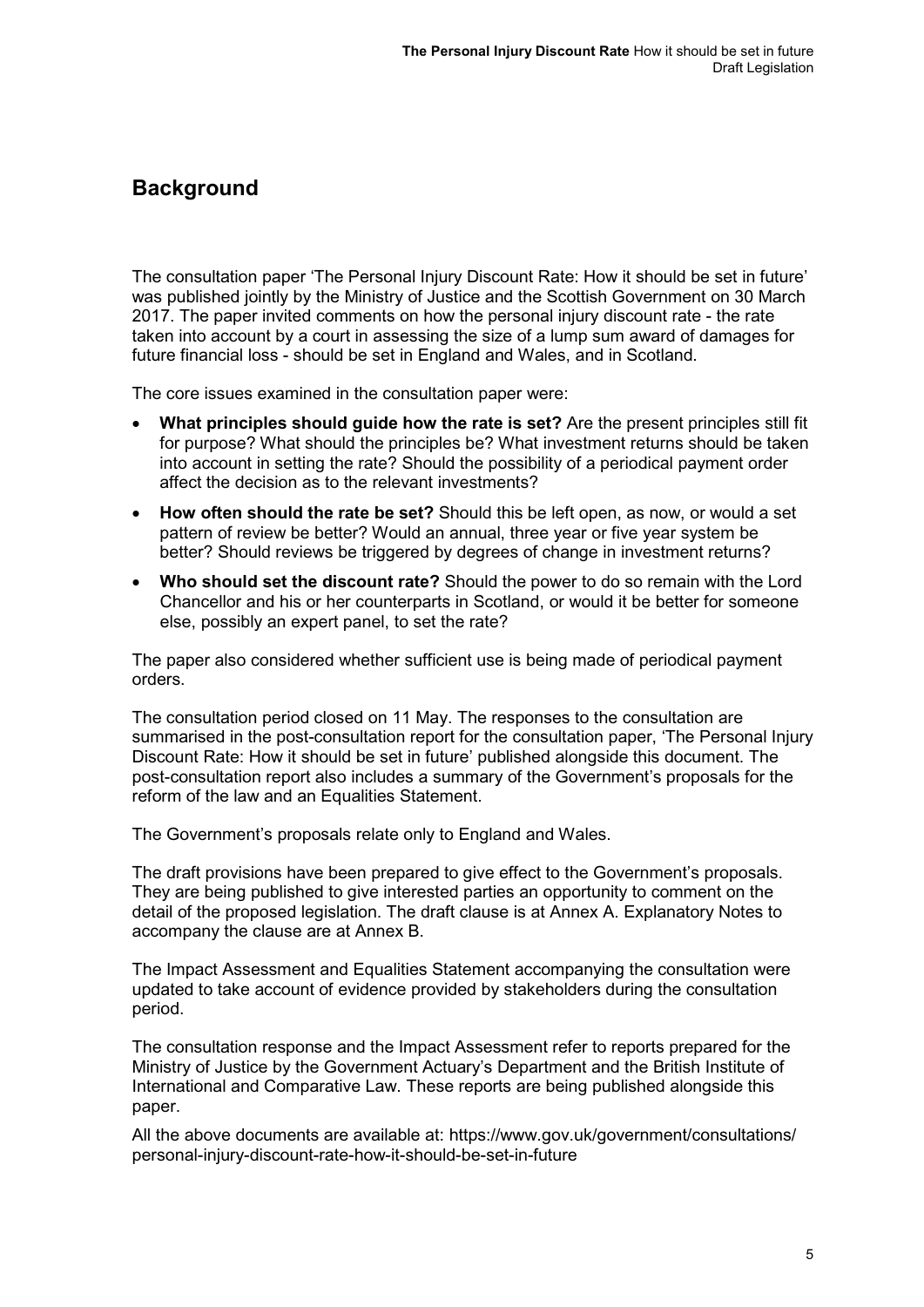A Welsh language version of the summary of proposals section of this document will be made available at [http://www.justice.gov.uk/publications/corporate](http://www.justice.gov.uk/publications/corporate-reports/moj/2010/welsh-language-scheme)[reports/moj/2010/welsh-language-scheme](http://www.justice.gov.uk/publications/corporate-reports/moj/2010/welsh-language-scheme)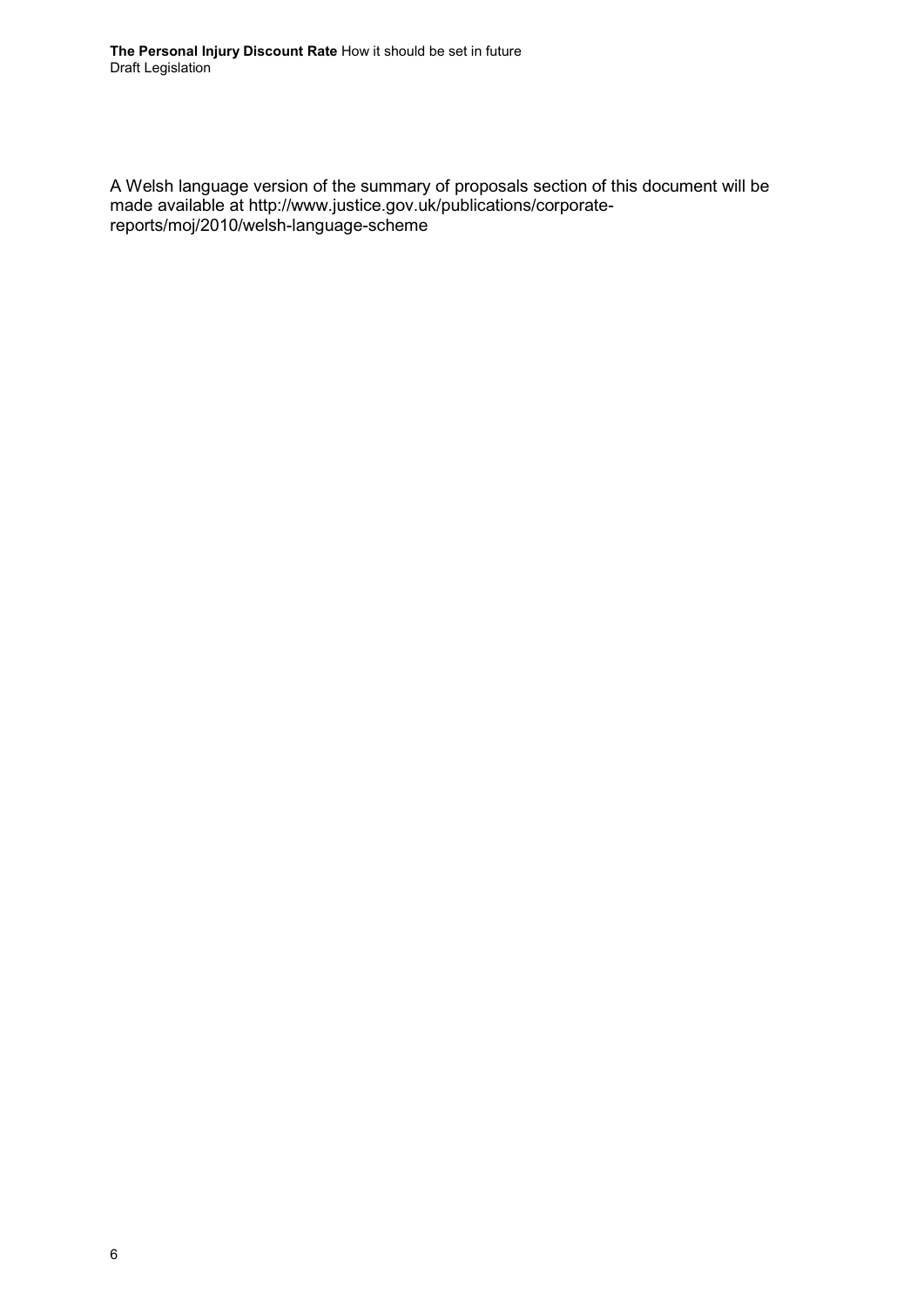## **Summary of proposals**

1. Following the announcement of a change of rate and proposed consultation on 27 February the then Lord Chancellor said:

The Government will review the framework under which I have set the rate today to ensure that it remains fit for purpose in the future. I will bring forward a consultation before Easter that will consider options for reform including: whether the rate should in future be set by an independent body; whether more frequent reviews would improve predictability and certainty for all parties; and whether the methodology – which in effect assumes that claimants would invest only in index-linked gilts – is appropriate for the future. Following the consultation, which will consider whether there is a better or fairer framework for claimants and defendants, the Government will bring forward any necessary legislation at an early stage.

- 2. The Government has consulted and carefully considered the responses. It now intends to bring forward legislation to create a fairer and better system for the setting of the discount rate, but before doing so wishes to provide an opportunity for interested parties to comment on the details of the proposed legislation.
- 3. The proposals do not affect the underlying principle of the law of damages, which is that claimants should be compensated in full for the losses they have suffered because of the injury caused by the defendant. The objective of applying a discount rate will therefore continue to be to support a 100% compensation rule so that claimants receive full compensation for the loss caused by the wrongful injury neither more nor less.
- 4. The consultation paper addressed the issues relating to the setting of the discount rate by reference to the key subject areas of how, when and by whom the rate should be set.
- 5. As is described in the response document, the responses contained a wide range of, often divided, opinion. Overall, the responses revealed a general dissatisfaction with various aspects of the present law for a range of reasons but no strong consensus across the different interest groups as to how the law should specifically be reformed other than in a small number of limited areas, such as the need for more frequent reviews in the future than occurred in the past and the desirability of retaining the present balance between lump sum awards and periodical payment orders.
- 6. **On how the rate should be set**, the consultation responses were divided as to the investment risk appetite that should be assumed in the setting of the rate (claimant interests generally favouring the present very low risk level and defendants a higher, but still low, risk level). There was, however, widespread agreement that claimants should be treated as more risk averse than ordinary prudent investors. Subject to this difference of opinion there was wide support for the general principles proposed for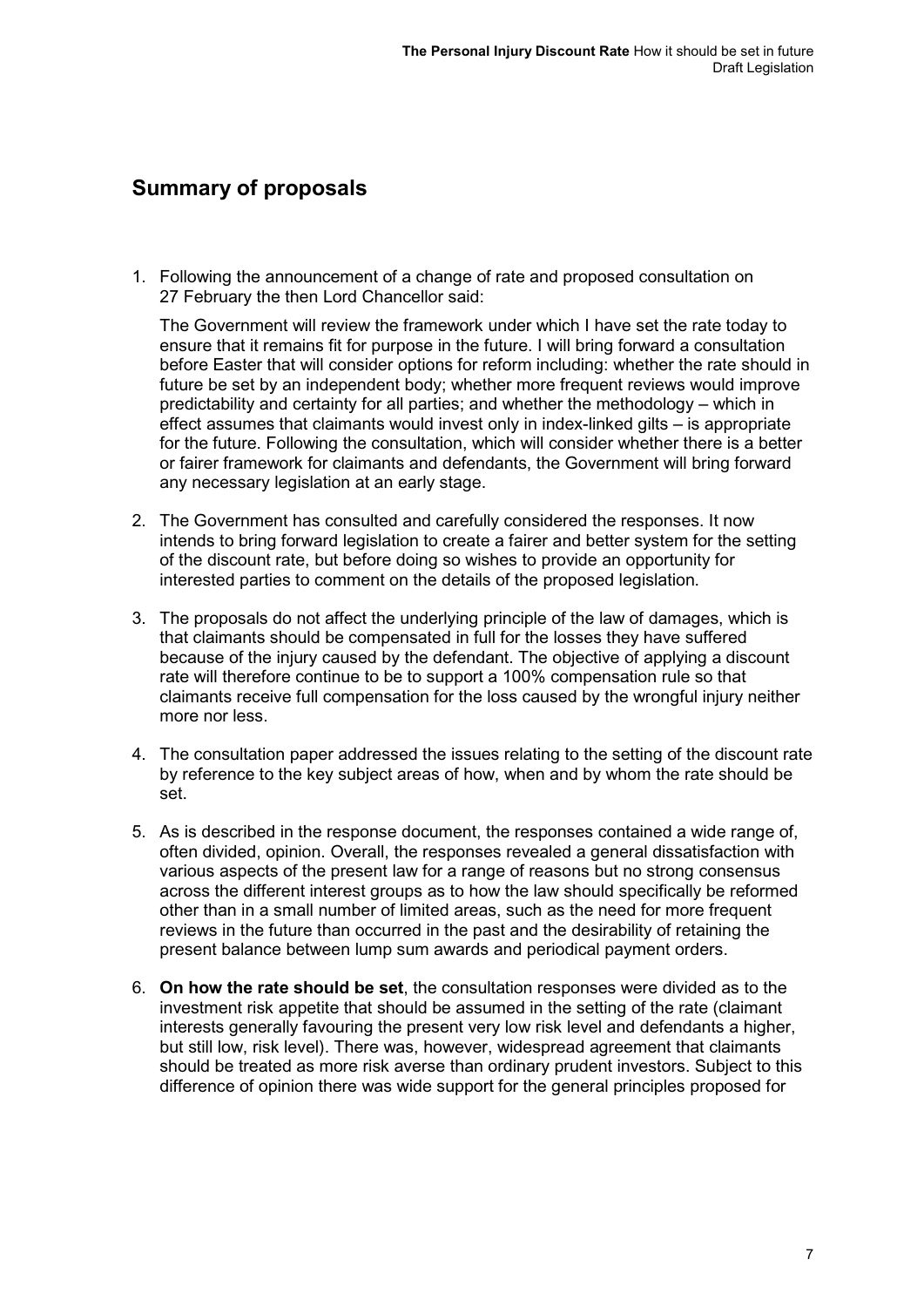the setting of the rate.<sup>[1](#page-10-0)</sup> It was also clear, taking the responses and the results of other research together, that claimants invest in low risk diversified portfolios not in "very low risk" investments, such as Index Linked Gilts ("ILGs") alone.

- 7. Based on the evidence and analysis, which is explained in the Impact Assessment, we believe the assumptions made by the present law on the setting of the discount rate as to how claimants invest are unrealistic and, as it stands, the rate may produce significantly larger awards than provide 100% compensation. The unrealistic assumptions currently being used are having a significant effect on taxpayers through the additional cost of personal injury settlements paid by the National Health Service and other public sector bodies; and businesses and individual consumers through insurance premiums that are higher because awards of damages may be providing more than 100% compensation. The framework for setting the discount rate therefore needs to be re-calibrated to help it better achieve its objective of 100% compensation.
- 8. **On when the rate should be reviewed** there was general agreement that reviews should occur more frequently than previously and with greater predictability, but a range of views on what the appropriate period should be and whether it should be fixed.
- 9. **As to who should set the rate**, there was support for introducing more independent expertise and transparency into the process for the setting of the rate, but whilst some respondents favoured an independent panel setting the rate, defendants generally argued for political control of the final decision albeit with advice from an independent panel. The Government acknowledges the general support for an independent expert panel to be involved in the process of setting the rate. However, the Government also accepts the importance of providing clear political accountability for a decision, which whilst only exercisable within the constraints of the law, has important financial and fiscal consequences.
- 10. In the light of this response and its own consideration of the issues, the Government has concluded that there is clearly a need for a fairer and better framework for the setting of the discount rate. The Government therefore intends to make the following changes to the law.
- 11. **On how the rate should be set**, the proposed legislation specifies that the rate is to be set by reference to expected rates of return on a low risk diversified portfolio of

- the lump sum payable after the application of the discount rate plus the assumed income expected to be earned should represent the full loss, neither more nor less, caused by the wrongful injury;
- the losses and costs assessed by the court to flow from the injury should be met on time; and
- the capital and the income assumed to be earned from the award must be exhausted at the end of the period for which the award is made.

Due regard should be given for the following factors:

- actual returns that claimants are likely to receive on investments; and
- availability of a PPO in respect of some or all of the loss."

-

<span id="page-10-0"></span><sup>&</sup>lt;sup>1</sup> Paragraph 36 of the Consultation Paper proposed the following general principles: "The general principles for setting the rate might be as follows:

The discount rate should be the rate that in the reasonable opinion of the setter is (a) consistent with the returns expected from the investment strategy implied by the appropriate risk profile of the claimant (see below) and (b) satisfies the following: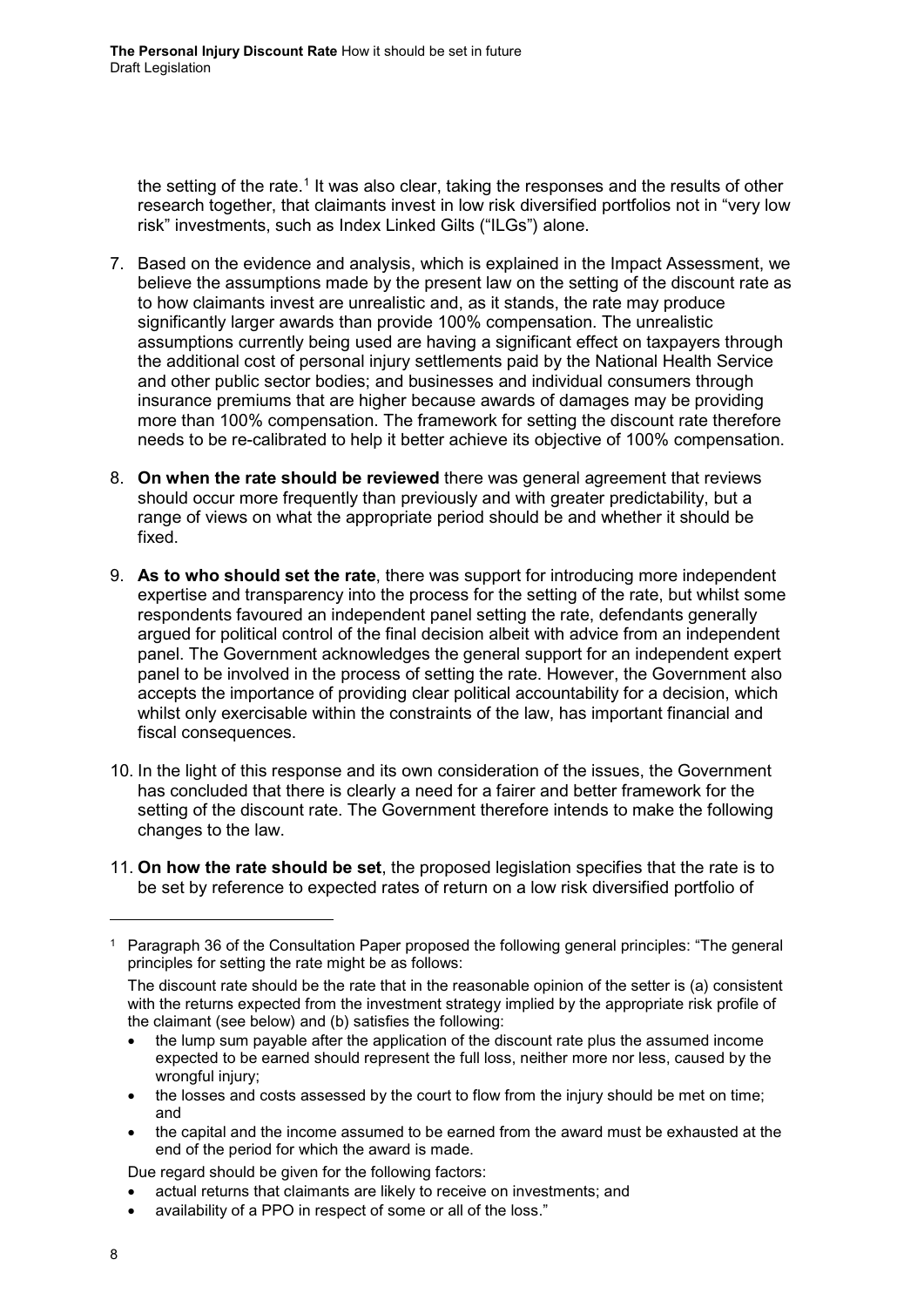investments rather than very low risk investments as at present. In assessing those rates the actual investment practices of claimants and the investments available to them should be considered. This will make the rate more realistic and better reflect how claimants invest their awards in practice. It will continue to be possible to set different rates for different types of cases, including by reference to the length of the award.

- 12. Under the new law the discount rate will reflect the rate of return to be expected on a low risk diversified portfolio. There will probably be a range of portfolios and rates of return that might be used in the setting of the rate. It will be for the Lord Chancellor to apply the legal principles set out in the legislation and on that basis to decide where in the range of low risk the rate should be set.
- 13. The key legal principle will be that the rate should be the rate that, in the reasonable opinion of the Lord Chancellor, a properly advised recipient of a lump sum of damages for future financial loss could be expected to achieve if he or she invested the lump sum in a diversified low risk portfolio with the aim of securing that (a) the lump sum and the income from it would meet the losses and costs for which they are awarded when are expected to fall; and (b) the relevant damages would be exhausted at the end of the period for which they are awarded. In this exercise the Lord Chancellor must consider the investments available and actual investments made by claimants; and must make such allowances for taxation, inflation and investment management costs as the Lord Chancellor thinks appropriate.
- 14. **On when the rate should be reviewed** the proposed legislation provides that the rate is initially to be reviewed promptly after the legislation comes into force and, thereafter, at least every three years, with that period being re-set when the rate is changed. The initial review is to be commenced within 90 days of the provisions coming into force. All reviews will be completed within 180 days of starting. A new rate will then be set if a change is considered by the Lord Chancellor to be appropriate. The new rate will come into force on a date to be fixed by the Lord Chancellor. This will avoid overlong delays between reviews, which will make changes in the rate more predictable and manageable.
- 15. **As to who should set the rate**, the draft legislation provides that the rate is to be set by the Lord Chancellor after consulting an expert panel (other than on the initial review which will be by the Lord Chancellor with advice from the Government Actuary). HM Treasury will, as at present, also be a statutory consultee at all reviews. The panel will be chaired by the Government Actuary and include four other members having experience as an actuary, an investment manager and an economist and, finally, in consumer investment affairs.
- 16. The draft clause to give effect to these changes is set out at Annex A.
- 17. The Government believes that these changes will make a fairer and better system for the setting of the discount rate. Claimants will continue to receive full and fair compensation, but by aligning the discount rate to how claimants invest in practice defendants and their insurers will no longer pay greater than 100% compensation because of the application of an artificially low discount rate. Changes to the rate will be informed by a broader range of expertise and be carried out in a more transparent manner than in the past. Sizeable shifts in the rate should be avoided by more frequent reviews, which will lead to the rate being aligned with returns from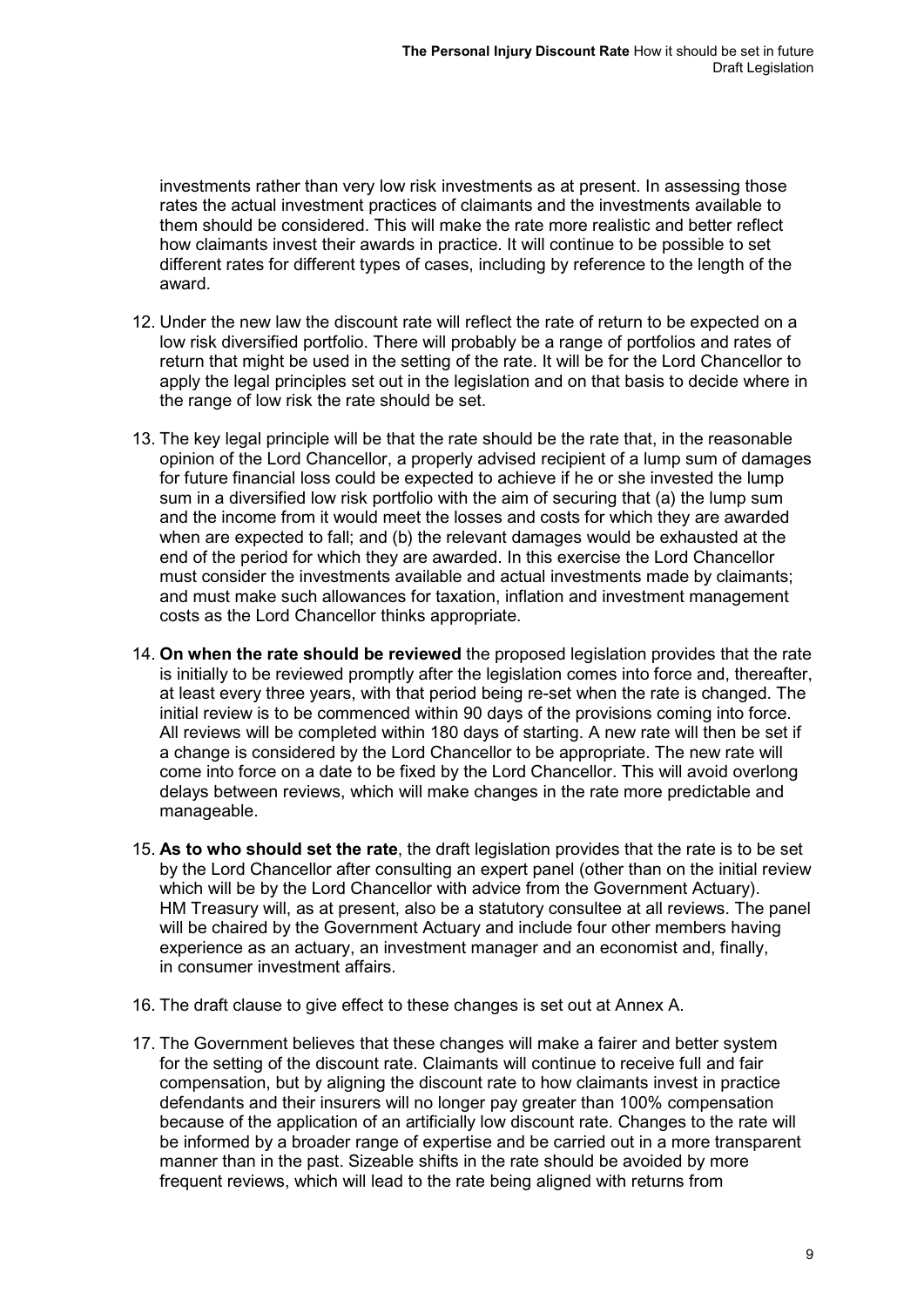investments more often and avoid the potential "shock" to the financial system of substantial changes in the rate for which the market is unprepared.

18. The effect of the draft legislation is more fully explained in the draft explanatory notes prepared to accompany the draft clause at Annex B.

#### **Extent of application of the proposed legislation and devolution**

- 19. The draft legislation relates only to England and Wales. The purpose of the legislation relates to civil claims under the law of tort and awards of damages. This is not an area of which the National Assembly for Wales or the Welsh Government has or will have competence at present or under the amendments made to the Government of Wales Act 2006 by the Wales Act 2017.
- 20. The Damages Act 1996, which will be amended by the draft legislation when it is enacted, does, however, relate to the whole of the United Kingdom. As the amendments to be effected by the draft legislation insert a new Schedule into the Act references to the existing schedule as "The Schedule" will have to be amended to refer to "Schedule 1". The schedule in question relates only to the law of Northern Ireland.

#### **Delegated powers in the proposed legislation**

21. The draft legislation contains no new delegated powers. It does, however, carry forward two delegated powers to make secondary legislation. These are the power for the Lord Chancellor to specify the rate in a statutory instrument, and the requirement on the court to take the rate prescribed by the Lord Chancellor into account subject to and in accordance with any rules of court made for this purpose. These continuing provisions will be subject to the changes in the surrounding law made by the draft legislation (e.g. the new time limits for the holding of reviews).

#### **Commencement of the proposed legislation**

22. The amendments to the Damages Act 1996 are expected to be brought into effect in the usual way on a date to be fixed by commencement order made by the Lord Chancellor in due course. Any change in the rate made under the new provisions will not affect awards of damages already made, but will from the date the change comes into force be taken into account by the courts in assessing the rate of return to be expected from the sum awarded in place of the previously applicable rate. This continues the approach of the present law. There is no retrospective effect.

#### **Human Rights Act 1998**

23. The Government considers that the changes proposed do not engage any of the Convention Rights as defined in the Human Rights Act 1998 and that they are therefore compatible with the Convention Rights.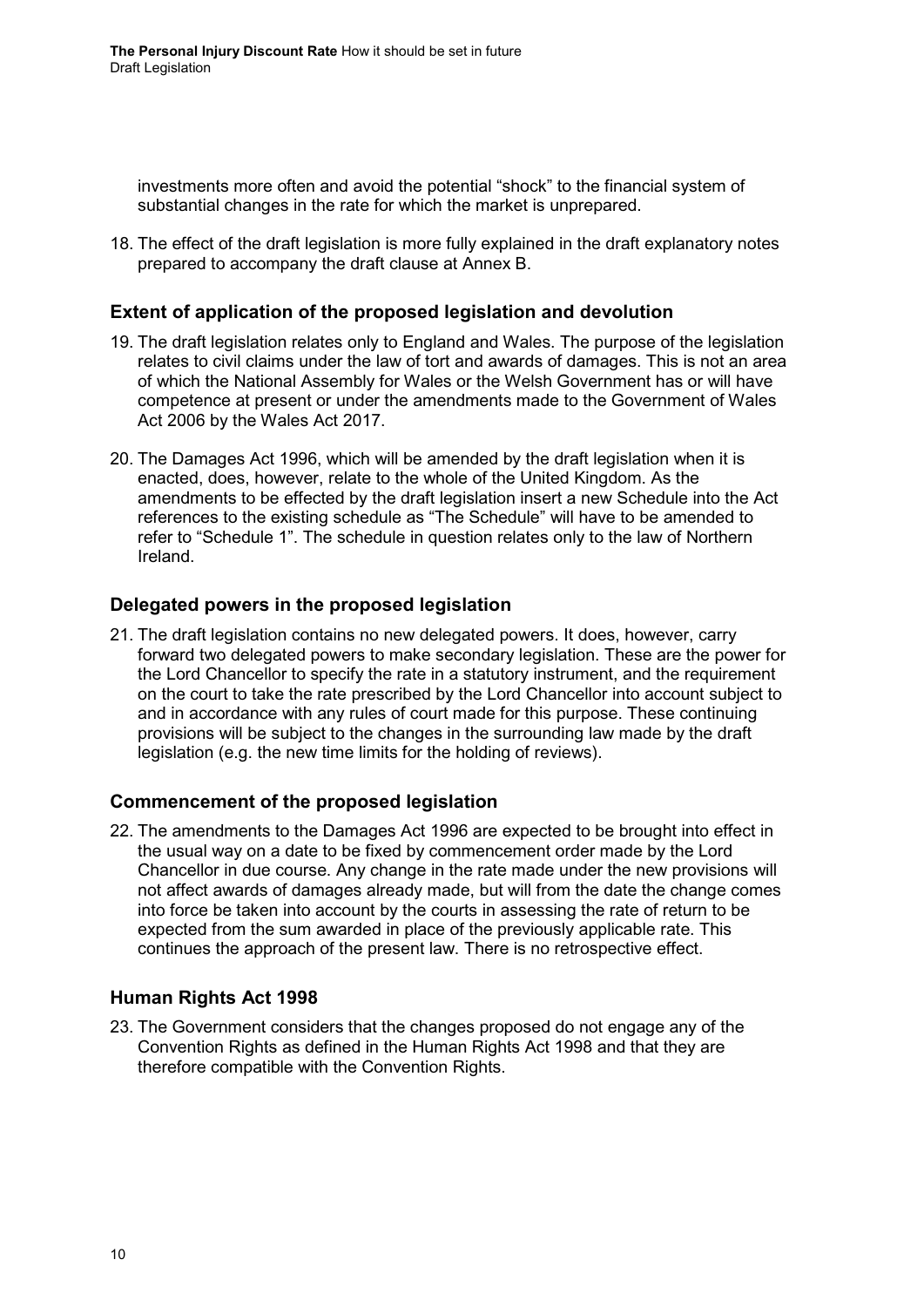#### **Impact of the proposed legislation**

-

- 24. The discount rate has important financial and economic effects. The Government's assessment of the effect of introducing the new legal framework set out in the draft clause is explained in the Impact Assessment and Equalities Statement published alongside this paper.<sup>[2](#page-13-0)</sup> The Government would welcome further evidence to consider in preparing the Impact Assessment and Equalities Statement to accompany the proposed legislation when it is introduced into Parliament.
- 25. These assessments relate to the overall framework for the assessment of the rate. They do not assess the impact of a particular change in the rate. The rate may go up or down by varying amounts depending on the circumstances at the time of the review. Reviews may also occur more frequently than the maximum intervals specified in the draft legislation.
- 26. The first review of the rate under the proposed new law will not occur until the legislation has been enacted. It is not possible to predict what specific rate a review under the new approach would produce.
- 27. Nonetheless, broadly speaking, based on the evidence currently available and without fettering the exercise of the Lord Chancellor's discretion in the future, the Government would expect that if a single rate were set today under the new approach the real rate might fall within the range of 0% to 1%.
- 28. This estimate of what the range of rates might be under the proposed law is primarily based on the expected returns over longer award periods, contained in the report from the Government Actuary's Department published alongside this paper, and has been reached by making illustrative assumptions as to appropriate allowances for investment expenses and taxation. If return expectations reduce or the assumptions for investment expenses and taxation turn out to be under-estimates, the rate may be lower; or, if return expectations increase or the assumptions turn out to be overestimates, higher. The estimated rate also reflects the new assumption that claimants are to be assumed to be prepared to take a low level of investment risk. This assumption aligns with the evidence collected during the consultation on how claimants invest their awards in practice. Low risk is not a precise term and covers a range of possibilities, which would be expected to produce different investment outcomes at different discount rates. This is discussed in the Government Actuary's Department's report.

<span id="page-13-0"></span><sup>2</sup> [https://www.gov.uk/government/consultations/personal-injury-discount-rate-how-it-should-be-set](https://www.gov.uk/government/consultations/personal-injury-discount-rate-how-it-should-be-set-in-future)[in-future](https://www.gov.uk/government/consultations/personal-injury-discount-rate-how-it-should-be-set-in-future)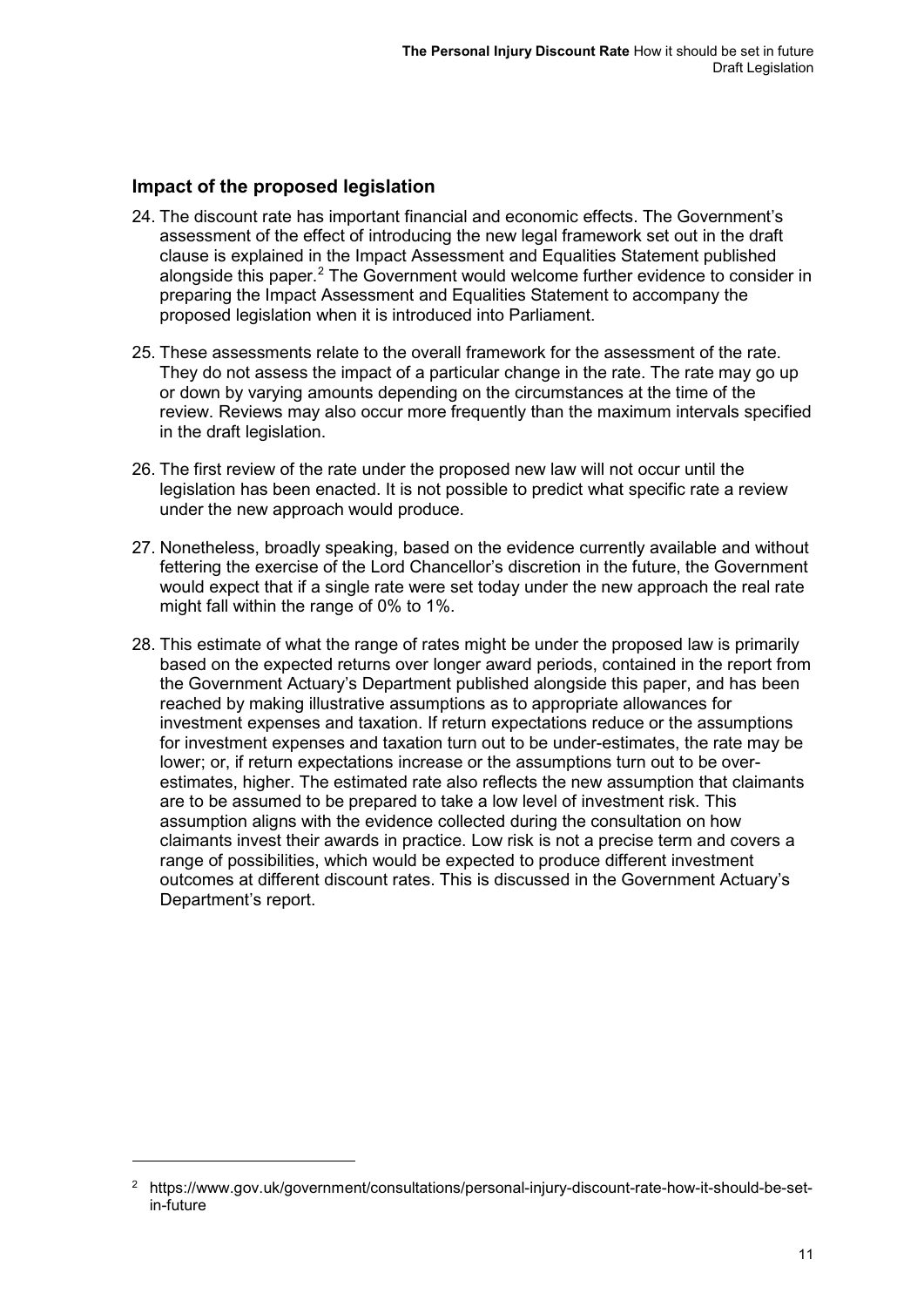## **Next steps**

- 29. The Government invites comments on the draft legislation.
- 30. Subject to considering these comments the Government intends to introduce legislation into Parliament to enact these proposed changes to the law as soon as parliamentary time permits. Once enacted the changes will be brought into force on a date to be specified by the Lord Chancellor.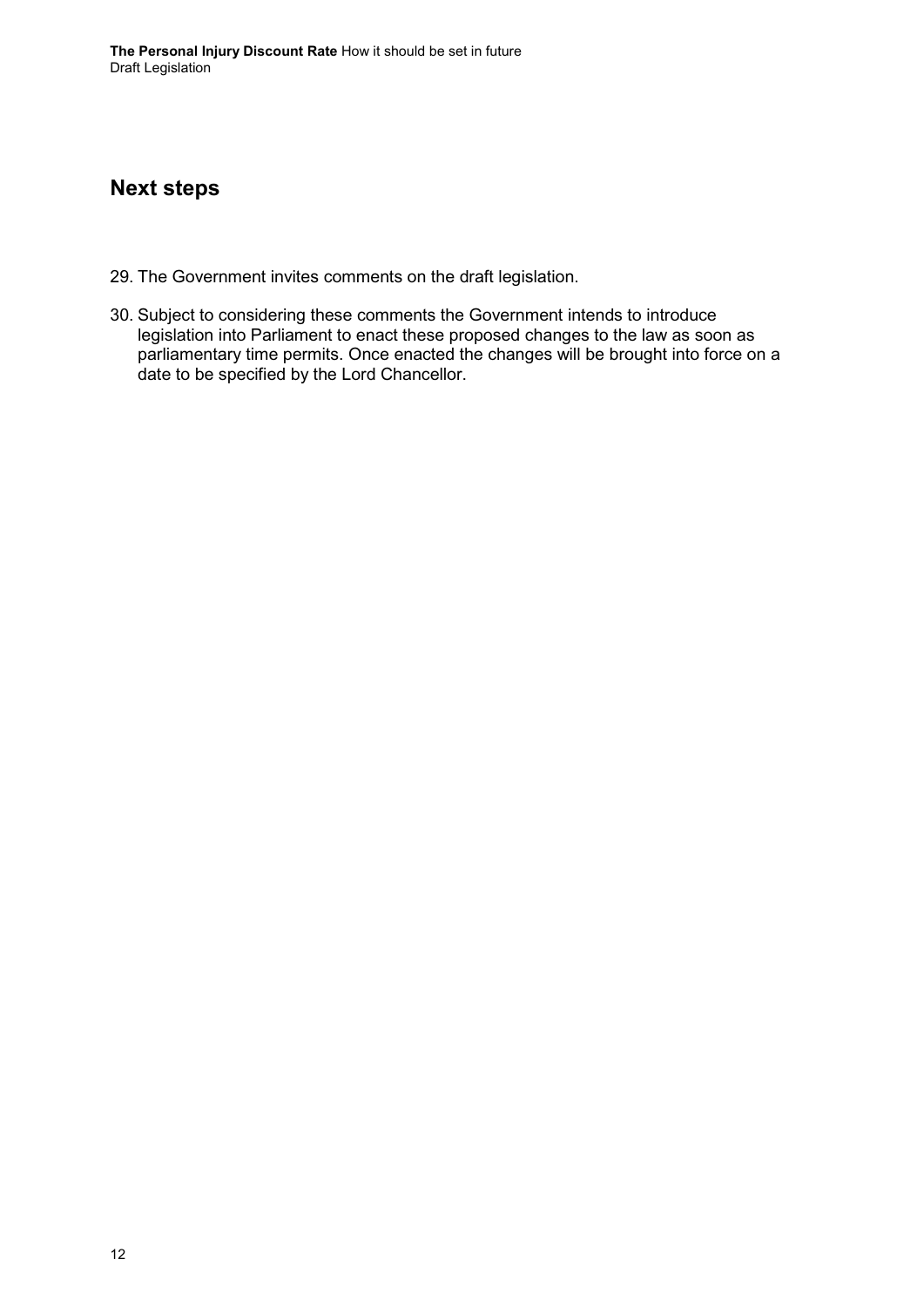## **Annex A – Draft Clause**

#### **1 Assumed rate of return on investment of damages**

(1) Before section 1 of the Damages Act 1996 (assumed rate of return on investment of damages) insert—

#### **"A1 Assumed rate of return on investment of damages: England and Wales**

- (1) In determining the return to be expected from the investment of a sum awarded as damages for future pecuniary loss in an action for personal injury the court must, subject to and in accordance with rules of court made for the purposes of this section, take into account such rate of return (if any) as may from time to time be prescribed by an order made by the Lord Chancellor.
- (2) Subsection (1) does not however prevent the court taking a different rate of return into account if any party to the proceedings shows that it is more appropriate in the case in question.
- (3) An order under subsection (1) may prescribe different rates of return for different classes of case.
- (4) Schedule A1 (which makes provision about determining the rate of return to be prescribed by an order under subsection (1)) has effect.
- (5) An order under this section is to be made by statutory instrument subject to annulment in pursuance of a resolution of either House of Parliament."
- (2) Before the Schedule to the Damages Act 1996 insert—

#### "SCHEDULE A1

ASSUMED RATE OF RETURN ON INVESTMENT OF DAMAGES: ENGLAND AND WALES

*Periodic reviews of the rate of return*

- 1 (1) The Lord Chancellor must review the rate of return periodically in accordance with this paragraph.
	- (2) A review of the rate of return must be started within the 90 day period following commencement.
	- (3) A review of the rate of return must be started within the 3 year period following the last review.
	- (4) It is for the Lord Chancellor to decide—
		- (a) when, within the 90 day period following commencement, a review under sub-paragraph (2) is to be started;
		- (b) when, within the 3 year period following the last review, a review under subparagraph (3) is to be started.
	- (5) In this paragraph—

"90 day period following commencement" means the period of 90 days beginning with the day on which this paragraph comes into force;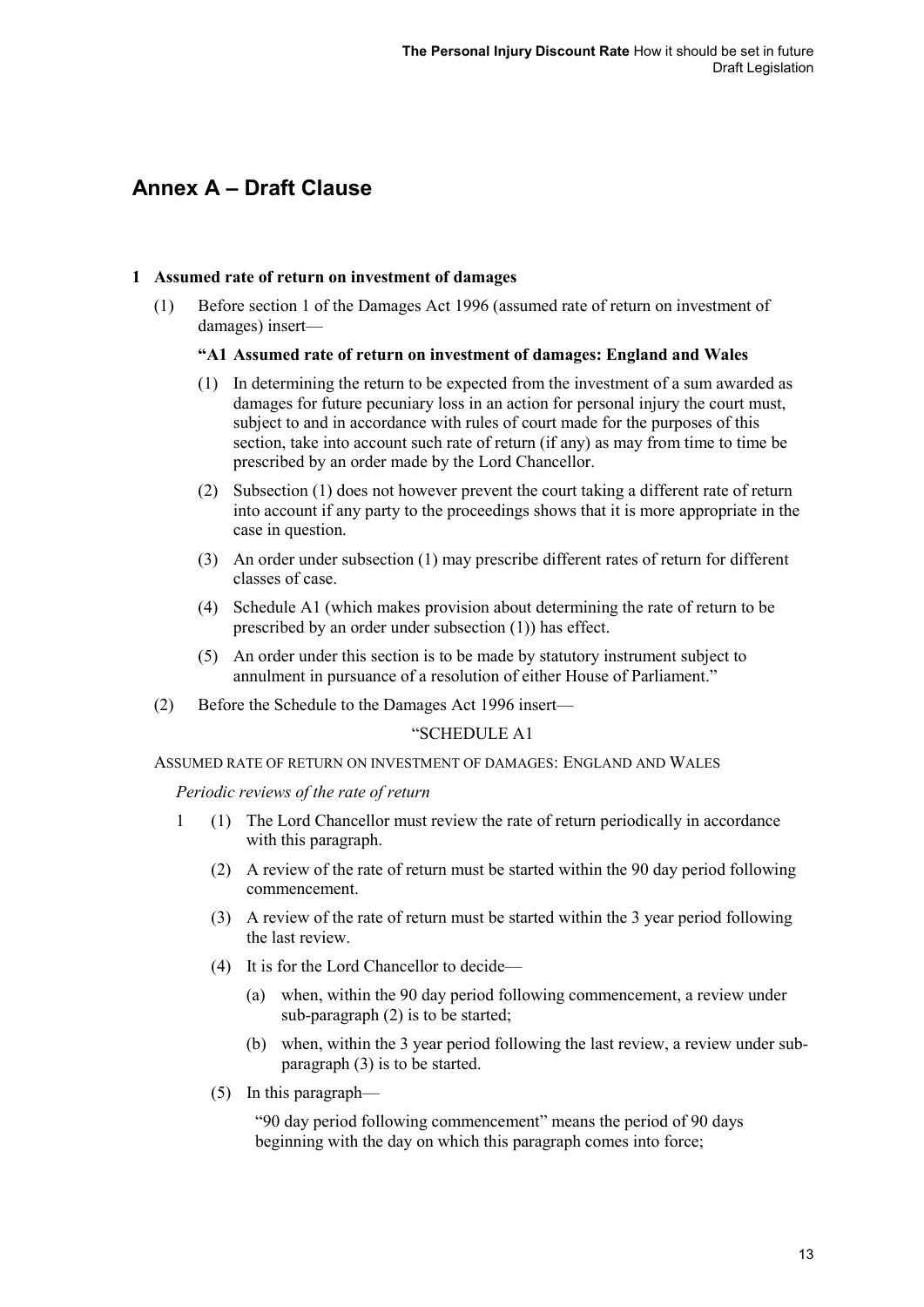"3 year period following the last review" means the period of three years beginning with the day on which the last review under this paragraph (whether under sub-paragraph  $(2)$  or  $(3)$ ) is concluded.

(6) For the purposes of this paragraph a review is concluded on the day when the Lord Chancellor makes a determination under paragraph 2 or 3 (as the case may be) as a result of the review.

#### *Determining the rate of return on the first review*

- 2 (1) This paragraph applies whenever the Lord Chancellor is required by paragraph 1(2) to conduct a review of the rate of return.
	- (2) The Lord Chancellor must review the rate of return and determine whether it should be—
		- (a) changed to a different rate, or
		- (b) kept unchanged.
	- (3) The Lord Chancellor must conduct that review and make that determination within the 180 day review period.
	- (4) In conducting the review, the Lord Chancellor must consult—
		- (a) the Government Actuary, and
		- (b) the Treasury.
	- (5) The Government Actuary must respond to the consultation within the period of 90 days beginning with the day on which the Government Actuary's response to the consultation is requested.
	- (6) The exercise of the power of the Lord Chancellor under this paragraph to determine whether the rate of return should be changed or kept unchanged is subject to paragraph 4.
	- (7) When deciding what response to give to the Lord Chancellor under this paragraph, the Government Actuary and the Treasury must take into account the duties imposed on the Lord Chancellor by paragraph 4.
	- (8) During any period when the office of Government Actuary is vacant, a reference in this paragraph to the Government Actuary is to be read as a reference to the Deputy Government Actuary.
	- (9) In this paragraph "180 day review period" means the period of 180 days beginning with the day which the Lord Chancellor decides (under paragraph 1) to be the day on which the review is to start.

#### *Determining the rate of return on later reviews*

- 3 (1) This paragraph applies whenever the Lord Chancellor is required by paragraph 1(3) to conduct a review of the rate of return.
	- (2) The Lord Chancellor must review the rate of return and determine whether it should be—
		- (a) changed to a different rate, or
		- (b) kept unchanged.
	- (3) The Lord Chancellor must conduct that review and make that determination within the 180 day review period.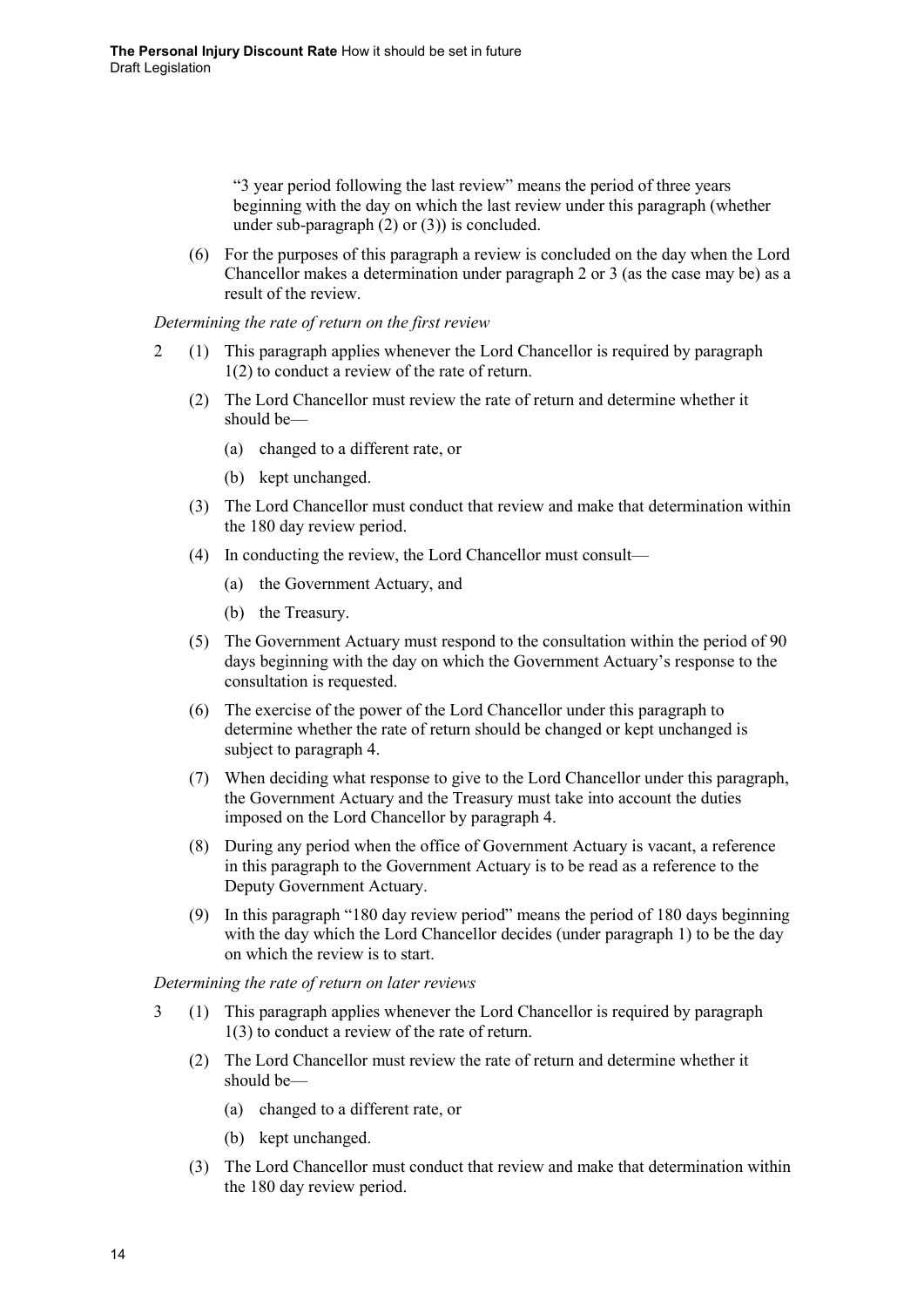- (4) In conducting the review, the Lord Chancellor must consult—
	- (a) the expert panel established for the review, and
	- (b) the Treasury.
- (5) The expert panel must respond to the consultation within the period of 90 days beginning with the day on which their response to the consultation is requested.
- (6) The exercise of the power of the Lord Chancellor under this paragraph to determine whether the rate of return should be changed or kept unchanged is subject to paragraph 4.
- (7) When deciding what response to give to the Lord Chancellor under this paragraph, the expert panel and the Treasury must take into account the duties imposed on the Lord Chancellor by paragraph 4.
- (8) In this paragraph "180 day review period" means the period of 180 days beginning with the day which the Lord Chancellor decides (under paragraph 1) to be the day on which the review is to start.

*Determining the rate of return*

- 4 (1) The Lord Chancellor must comply with this paragraph when determining under paragraph 2 or 3 whether the rate of return should be changed or kept unchanged ("the rate determination").
	- (2) The Lord Chancellor must make the rate determination on the basis that the rate of return should be the rate that, in the opinion of the Lord Chancellor, a recipient of relevant damages could reasonably be expected to achieve if he or she invested the relevant damages for the purpose of securing that—
		- (a) the relevant damages would meet the losses and costs for which they are awarded;
		- (b) the relevant damages would meet those losses and costs at the time or times when they fall to be compensated; and
		- (c) the relevant damages would be exhausted at the end of the period for which they are awarded.
	- (3) In making the rate determination as required by sub-paragraph (2), the Lord Chancellor must make the following assumptions—
		- (a) the assumption that the relevant damages are payable in a lump sum (rather than under a periodic payments order);
		- (b) the assumption that the recipient of the relevant damages is properly advised on the investment of the relevant damages;
		- (c) the assumption that the recipient of the relevant damages invests the relevant damages in a diversified portfolio of investments;
		- (d) the assumption that the relevant damages are invested using an approach that involves—
			- (i) more risk than a very low level of risk, but
			- (ii) less risk than would ordinarily be accepted by a prudent and properly advised individual investor who has different financial aims.
	- (4) That does not limit the assumptions which the Lord Chancellor may make.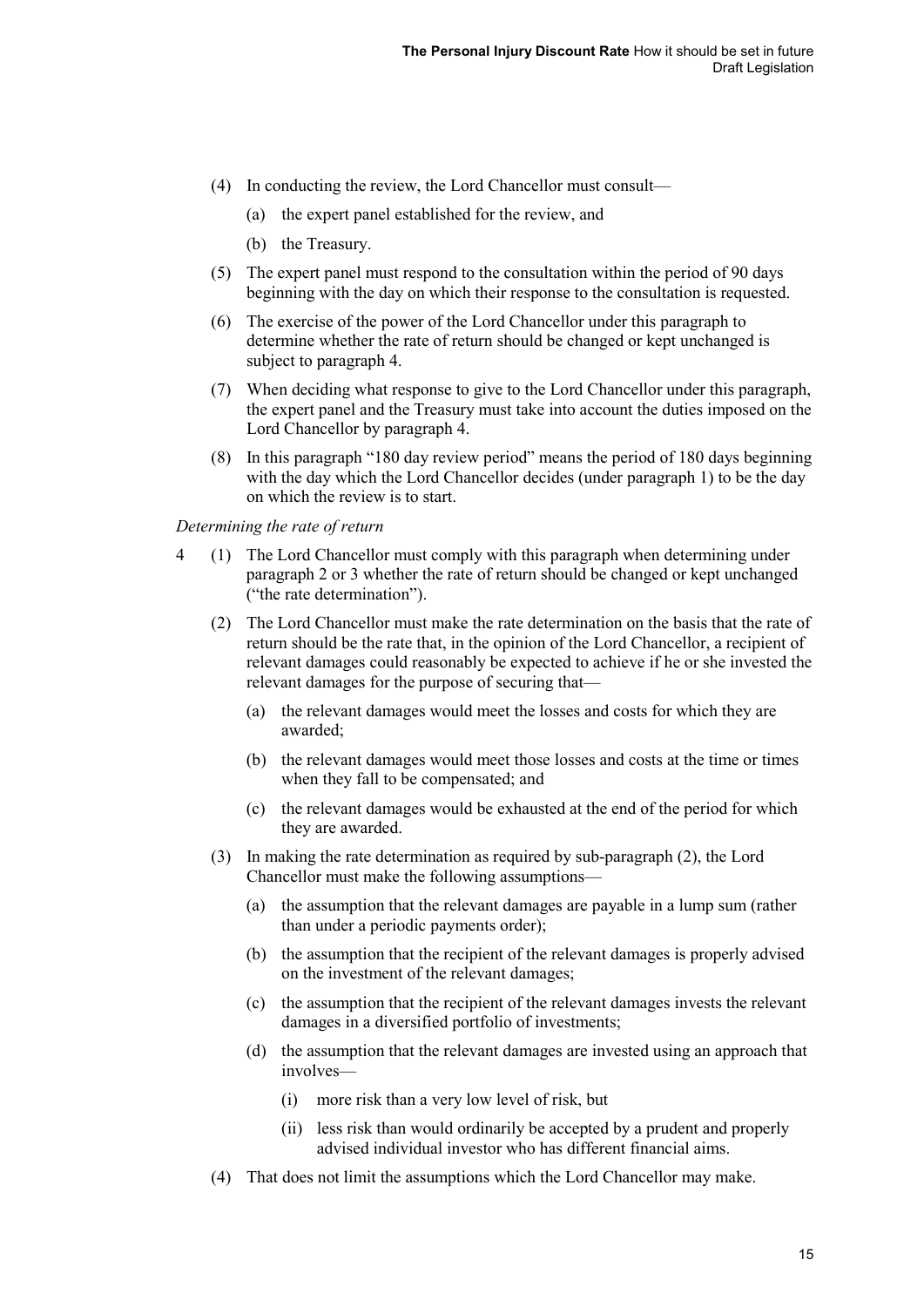- (5) In making the rate determination as required by sub-paragraph (2), the Lord Chancellor must—
	- (a) have regard to the actual returns that are available to investors;
	- (b) have regard to the actual investments made by investors of relevant damages; and
	- (c) make such allowances for taxation, inflation and investment management costs as the Lord Chancellor thinks appropriate.
- (6) That does not limit the factors which may inform the Lord Chancellor when making the rate determination.
- (7) The Lord Chancellor must give reasons for the decisions made on the matters mentioned in sub-paragraph (5)(c).
- (8) In this paragraph "relevant damages" means a sum awarded as damages for future pecuniary loss in an action for personal injury.

#### *Expert panel*

- 5 (1) For each review of a rate of return, the Lord Chancellor is to establish a panel (referred to in this Schedule as an "expert panel") consisting of—
	- (a) the Government Actuary, who is to chair the panel; and
	- (b) four other members appointed by the Lord Chancellor.
	- (2) The Lord Chancellor must exercise the power to appoint the appointed members to secure that—
		- (a) one appointed member has experience as an actuary;
		- (b) one appointed member has experience of managing investments;
		- (c) one appointed member has experience as an economist;
		- (d) one appointed member has experience in consumer matters as relating to investments.
	- (3) An expert panel established for a review of a rate of return ceases to exist once it has responded to the consultation relating to the review.
	- (4) A person may be a member of more than one expert panel at any one time.
	- (5) A person may not become an appointed member if he or she is ineligible for membership.
	- (6) An appointed member ceases to be a member if he or she becomes ineligible for membership.
	- (7) The Lord Chancellor may end an appointed member's membership of the panel if the Lord Chancellor is satisfied that—
		- (a) the person is unable or unwilling to take part in the panel's activities on a review conducted under paragraph 1;
		- (b) it is no longer appropriate for the person to be a member of the panel because of gross misconduct or impropriety;
		- (c) the person has become bankrupt, a debt relief order (under Part 7A of the Insolvency Act 1986) has been made in respect of the person, the person's estate has been sequestrated or the person has made an arrangement with or granted a trust deed for creditors.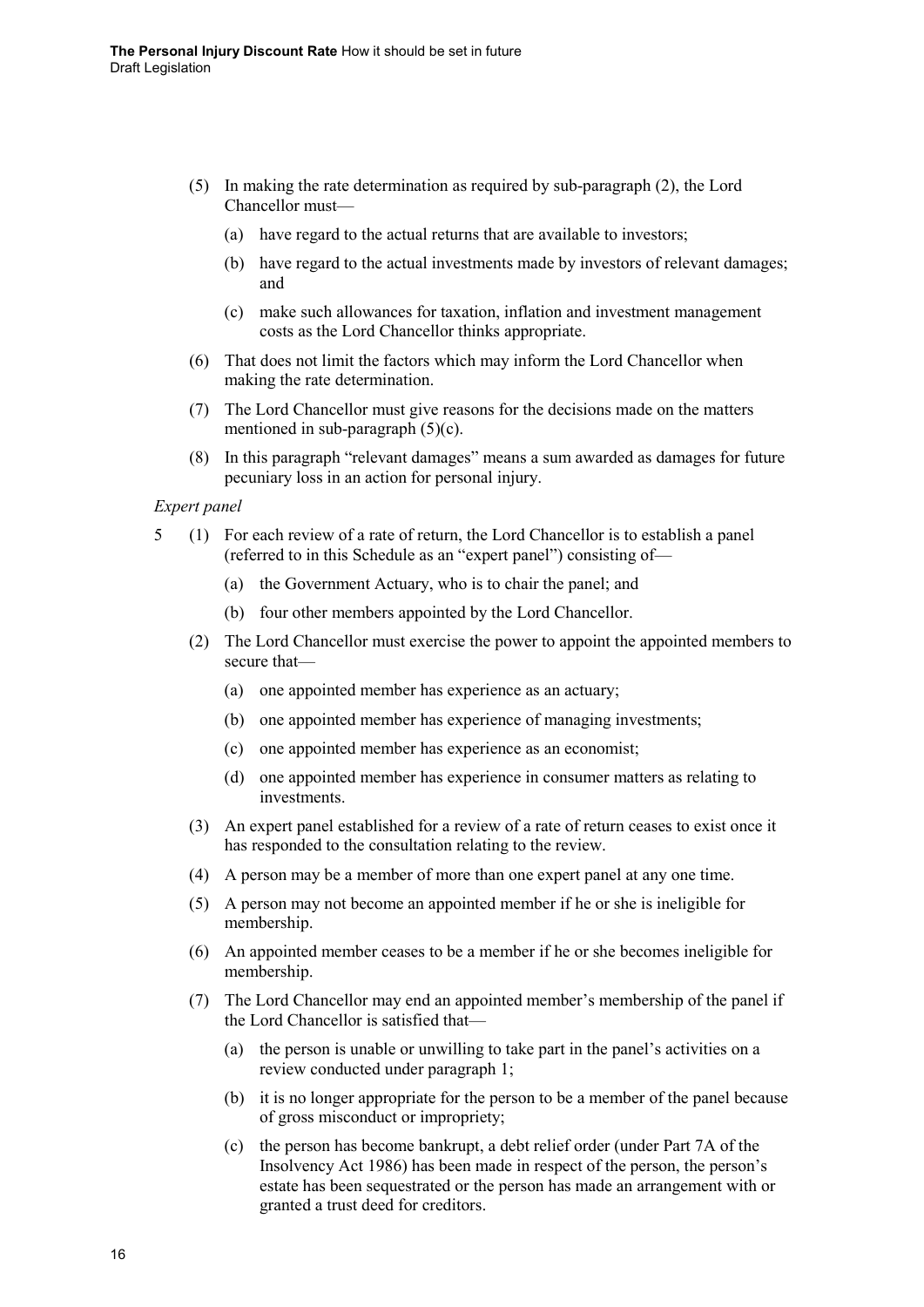- (8) During any period when the office of Government Actuary is vacant the Deputy Government Actuary is to be a member of the panel and is to chair it.
- (9) A person is "ineligible for membership" of an expert panel if he or she is—
	- (a) a Minister of the Crown, or
	- (b) a person serving in a government department in employment in respect of which remuneration is payable out of money provided by Parliament.
- (10) In this paragraph "appointed member" means a person appointed by the Lord Chancellor to be a member of an expert panel.

*Proceedings, powers and funding of an expert panel*

- 6 (1) The quorum of an expert panel is three members, one of whom must be the Government Actuary (or the Deputy Government Actuary when the office of Government Actuary is vacant).
	- (2) In the event of a tied vote on any decision, the person chairing the panel is to have a second casting vote.
	- (3) The panel may—
		- (a) invite other persons to attend, or to attend and speak at, any meeting of the panel;
		- (b) when exercising any function, take into account information submitted by, or obtained from, any other person (whether or not the production of the information has been commissioned by the panel).
	- (4) The Lord Chancellor must make arrangements for an expert panel to be provided with the resources which the Lord Chancellor considers to be appropriate for the panel to exercise its functions.
	- (5) The Government Actuary's Department, or any other government department, may enter into arrangements made by the Lord Chancellor under sub-paragraph (4).
	- (6) The Lord Chancellor must make arrangements for the appointed members of an expert panel to be paid any remuneration and expenses which the Lord Chancellor considers to be appropriate.

*Application of this Schedule where there are several rates of return*

- 7 (1) This paragraph applies if two or more rates of return are prescribed under section A1.
	- (2) The requirements—
		- (a) under paragraph 1 for a review to be conducted, and
		- (b) under paragraph 2 or 3 relating to how a review is conducted, apply separately in relation to each rate of return.
	- (3) As respects a review relating to a particular rate of return, a reference in this Schedule to the last review conducted under a particular provision is to be read as a reference to the last review relating to that rate of return.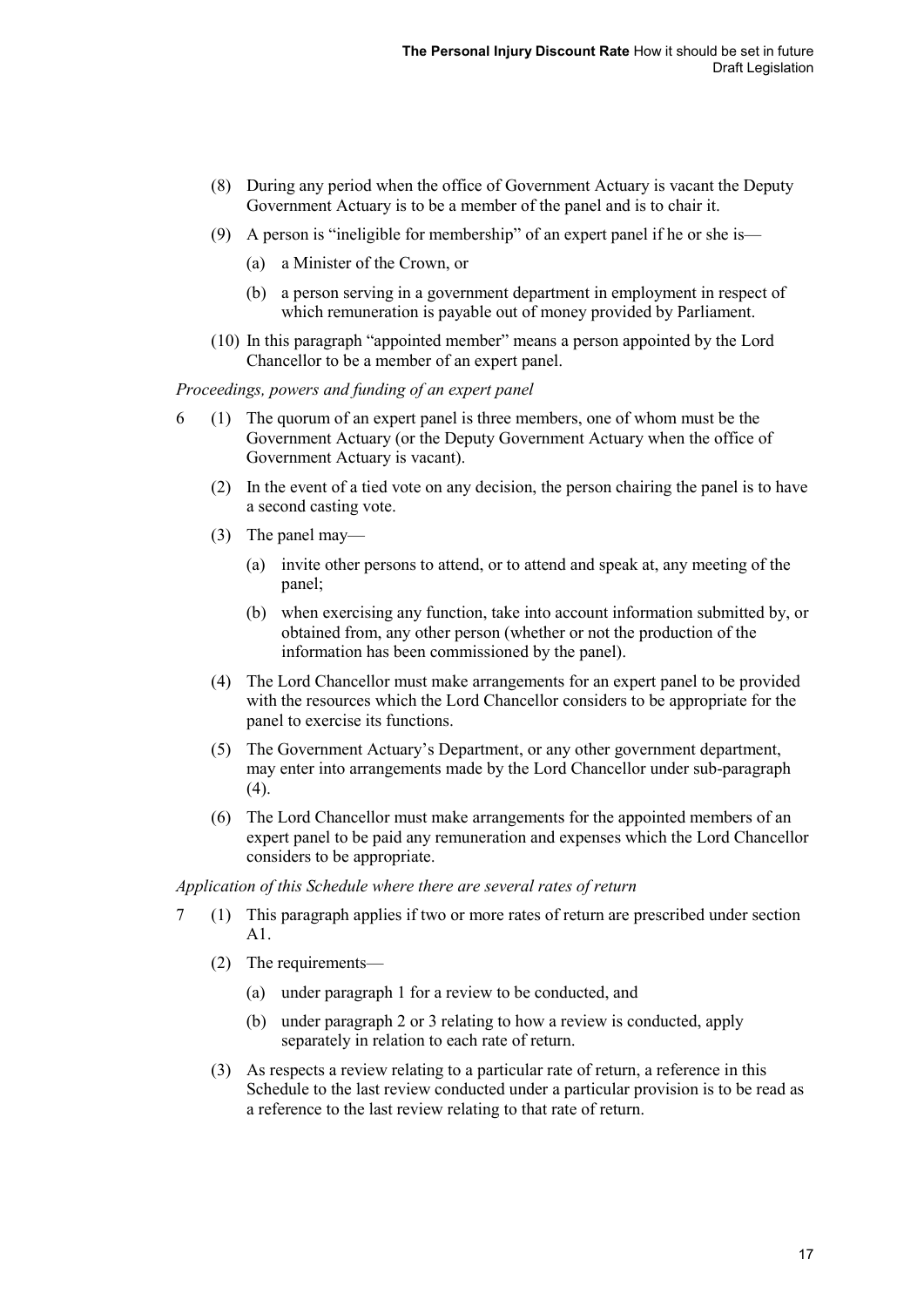#### *Interpretation*

8 (1) In this Schedule—

"expert panel" means a panel established in accordance with paragraph 5;

"rate of return" means a rate of return for the purposes of section A1.

- (2) A provision of this Schedule that refers to the rate of return being changed is to be read as also referring to—
	- (a) the existing rate of return being replaced with no rate;
	- (b) a rate of return being introduced where there is no existing rate;
	- (c) the existing rate of return for a particular class of case being replaced with no rate;
	- (d) a rate of return being introduced for a particular class of case for which there is no existing rate.
- (3) A provision of this Schedule that refers to the rate of return being kept unchanged is to be read as also referring to—
	- (a) the position that there is no rate of return being kept unchanged;
	- (b) the position that there is no rate of return for a particular class of case being kept unchanged.
- (4) A provision of this Schedule that refers to a review of the rate of return is to be read as also referring to—
	- (a) a review of the position that no rate of return is prescribed;
	- (b) a review of the position that no rate of return is prescribed for a particular class of case."
- (3) Any order made by the Lord Chancellor under section 1(1) of the Damages Act 1996 which relates to England and Wales and is in force immediately before the time when subsection (1) comes into force is to be treated after that time as if made by the Lord Chancellor under section A1(1) of that Act.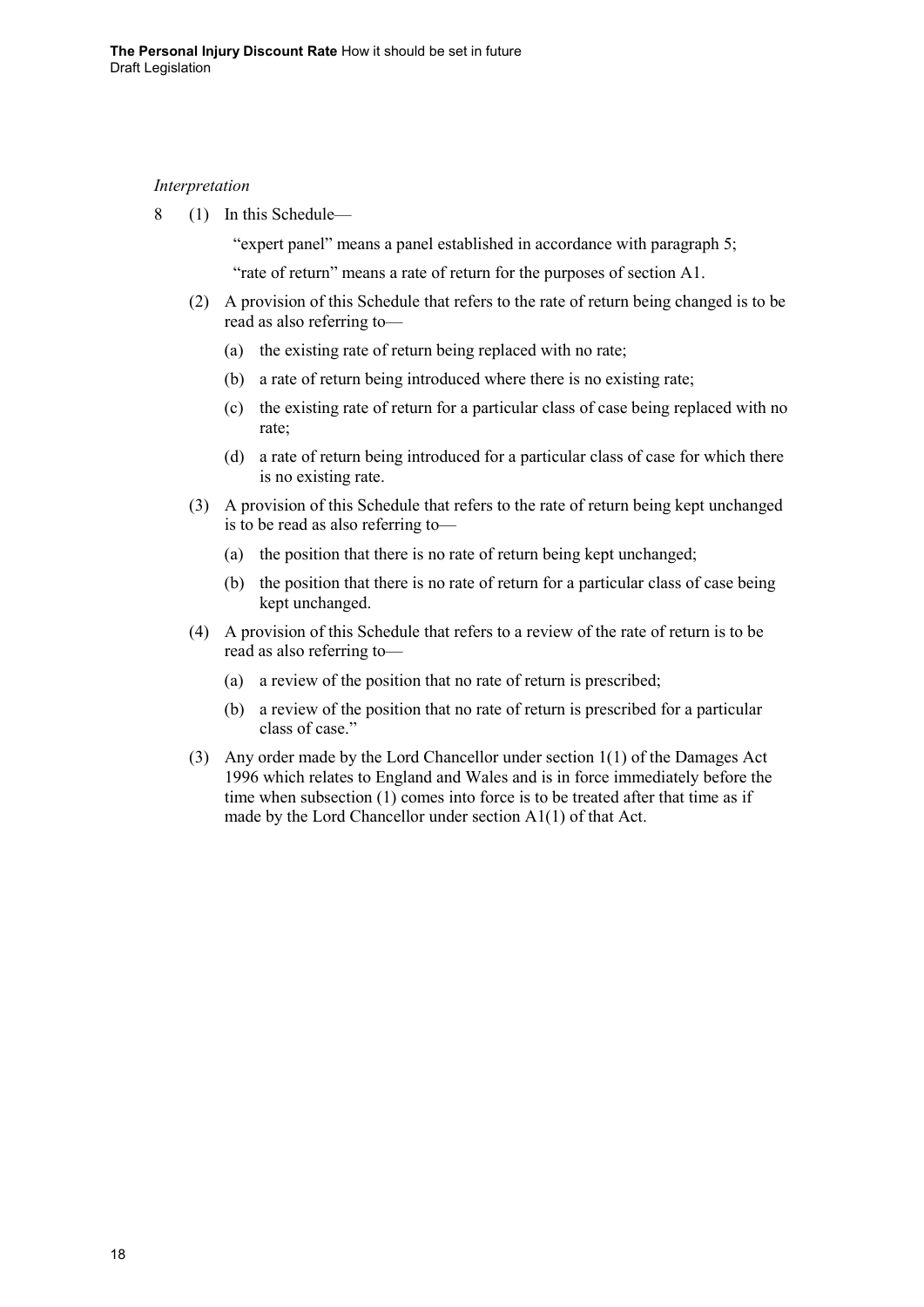## **Annex B – Explanatory Notes**

#### **Overview of the Draft Clause**

- 1. The purpose of the draft clause ("clause 1") is to make changes to the way in which the personal injury discount rate applied to lump sum awards of damages for future loss is set.
- 2. Clause 1 makes provision regarding the personal injury discount rate. It introduces a requirement for regular reviews of the rate and specifies whom the Lord Chancellor, who sets the rate, must consult in conducting a review. It also changes, for the purpose of setting the rate, the level of risk that an investor of damages is assumed to be willing to take in investing his or her lump sum award of damages for future financial loss from "very low" to "low".

## **Policy background**

- 3. Personal injury damages are intended to compensate the claimant for all the losses, past and future, caused by the injury ("the 100% rule"). Future financial loss (e.g. loss of income and costs of care) can be paid by a lump sum or a stream of future payments under a Periodical Payments Order ("PPO"). Awards may include both.
- 4. The calculation of a lump sum includes applying a discount rate which represents the rate of return that claimants are expected to earn when investing it. The discount rate is intended to ensure that the opportunity to invest does not result in claimants receiving either more or less than 100% compensation. At present, following the leading House of Lords case of Wells v Wells<sup>[3](#page-21-0)</sup> the rate is calculated on the basis that the claimant is a very risk averse investor. The rate has, in accordance with this principle, been set by reference to yields on Index Linked Gilts ("ILGs") since 1998.
- 5. A discount rate could, in theory, be individually set on a case-by-case basis. However, to simplify the administration of justice, the practice has been for the court to refer to a single rate unless persuaded in the proceedings that another rate should apply (since 2001 the court is not thought to have departed from the standard rate). This rate was originally set by the courts. Section 1 of the Damages Act 1996 gives the Lord Chancellor power to set a rate, which the court is to apply unless the court is persuaded another rate is more appropriate for the case before it. The power under section 1 extends to setting different rates for different classes of cases (although only single rates, covering all cases, have been prescribed to date). The power can be exercised from time to time, with no provision for specific intervals between reviews. Before setting the rate, the Lord Chancellor must consult the Government Actuary and HM Treasury. Section 1 does not specify the methodology to be applied in the setting of the rate – this is largely governed by principles set down in case law by the courts (in particular, the decision of the House of Lords in *Wells v Wells*). Even small changes in the rate can make a significant difference to the size of an individual award.

 $\overline{a}$ 

<span id="page-21-0"></span><sup>3</sup> [1999] 1 AC 345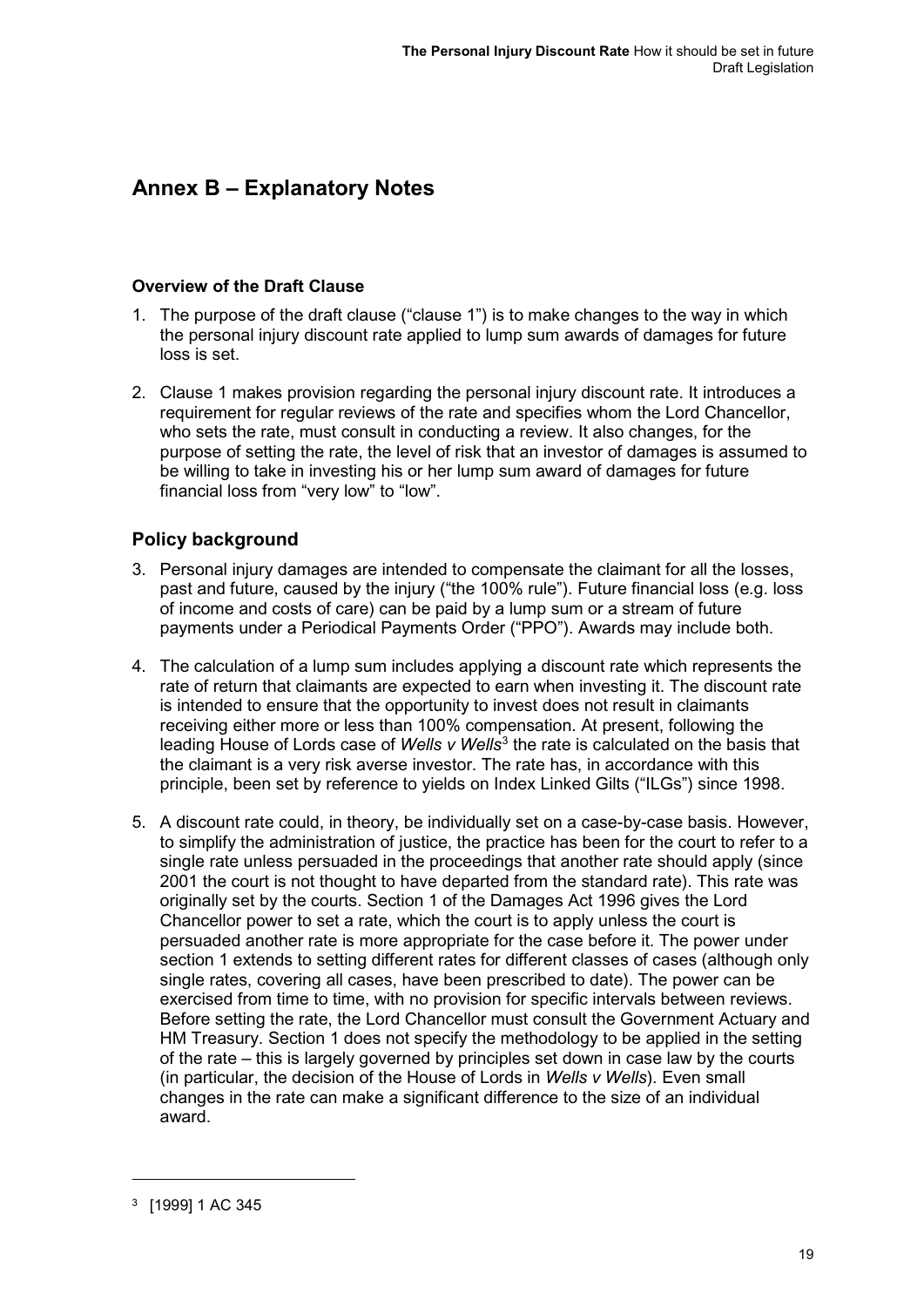- 6. The Lord Chancellor is under a continuing legal duty to ensure that the rate prescribed is not inappropriate by reference to the requirements of the law. The rate prescribed by the Lord Chancellor applies only to England and Wales (separate provision being made in section 1 for specifying the rate in relation to Scotland and Northern Ireland).
- 7. The Lord Chancellor's power has only been exercised twice. The rate was set at 2.5% in June 2001 and at minus 0.75% in March 2017. Both rates are "real", that is to say representing a return over inflation as measured by the Retail Price Index.
- 8. In announcing the setting of the rate at minus 0.75% on 27 February 2017 the then Lord Chancellor said: *"There will clearly be significant implications across the public and private sector. The Government has committed to ensuring that the NHS Litigation Authority has appropriate funding to cover changes to hospitals' clinical negligence costs. The Department of Health will also work closely with General Practitioners (GPs) and Medical Defence Organisations to ensure that appropriate funding is available to meet additional costs to GPs, recognising the crucial role they play in the delivery of NHS care."* She added that *"The Government will review the framework under which I have set the rate today to ensure that it remains fit for purpose in the future. I will bring forward a consultation before Easter that will consider options for reform including: whether the rate should in future be set by an independent body;*  whether more frequent reviews would improve predictability and certainty for all *parties; and whether the methodology – which in effect assumes that claimants would invest only in index-linked gilts – is appropriate for the future. Following the consultation, which will consider whether there is a better or fairer framework for claimants and defendants, the Government will bring forward any necessary legislation at an early stage."*
- 9. Following this commitment, a consultation paper, "The personal injury discount rate: how it should be set in future", was published on 30 March 2017. [4](#page-22-0) This considered options on how, when and by whom the discount rate should be set. The consultation closed on 11 May 2017. A summary of the responses to the consultation has been published. In the light of the responses, and the further research undertaken, the Government has decided it is right that the present law on the setting of the discount rate should be changed.
- 10. The principal proposals to be given effect by clause 1 are that:
	- a. The rate is to be set by reference to "low risk" rather than "very low risk" investments as at present. This will have the effect of increasing the expected rate of return compared to what it would have been under the present law. Lump sum payments of damages for future loss can thus be expected to be lower than they would have been had the law remained unchanged.
	- b. The rate is initially to be reviewed promptly after the legislation comes into force and, thereafter, at least every three years, with that period being re-set when a review is concluded. Reviews will be completed within 180 days of commencing.
	- c. The rate is to be set by the Lord Chancellor who will consult an independent expert panel (other than on the initial review which will be by the Lord Chancellor who will

-

<span id="page-22-0"></span><sup>4</sup> [https://www.gov.uk/government/consultations/personal-injury-discount-rate-how-it-should-be-set](https://www.gov.uk/government/consultations/personal-injury-discount-rate-how-it-should-be-set-in-future)[in-future](https://www.gov.uk/government/consultations/personal-injury-discount-rate-how-it-should-be-set-in-future)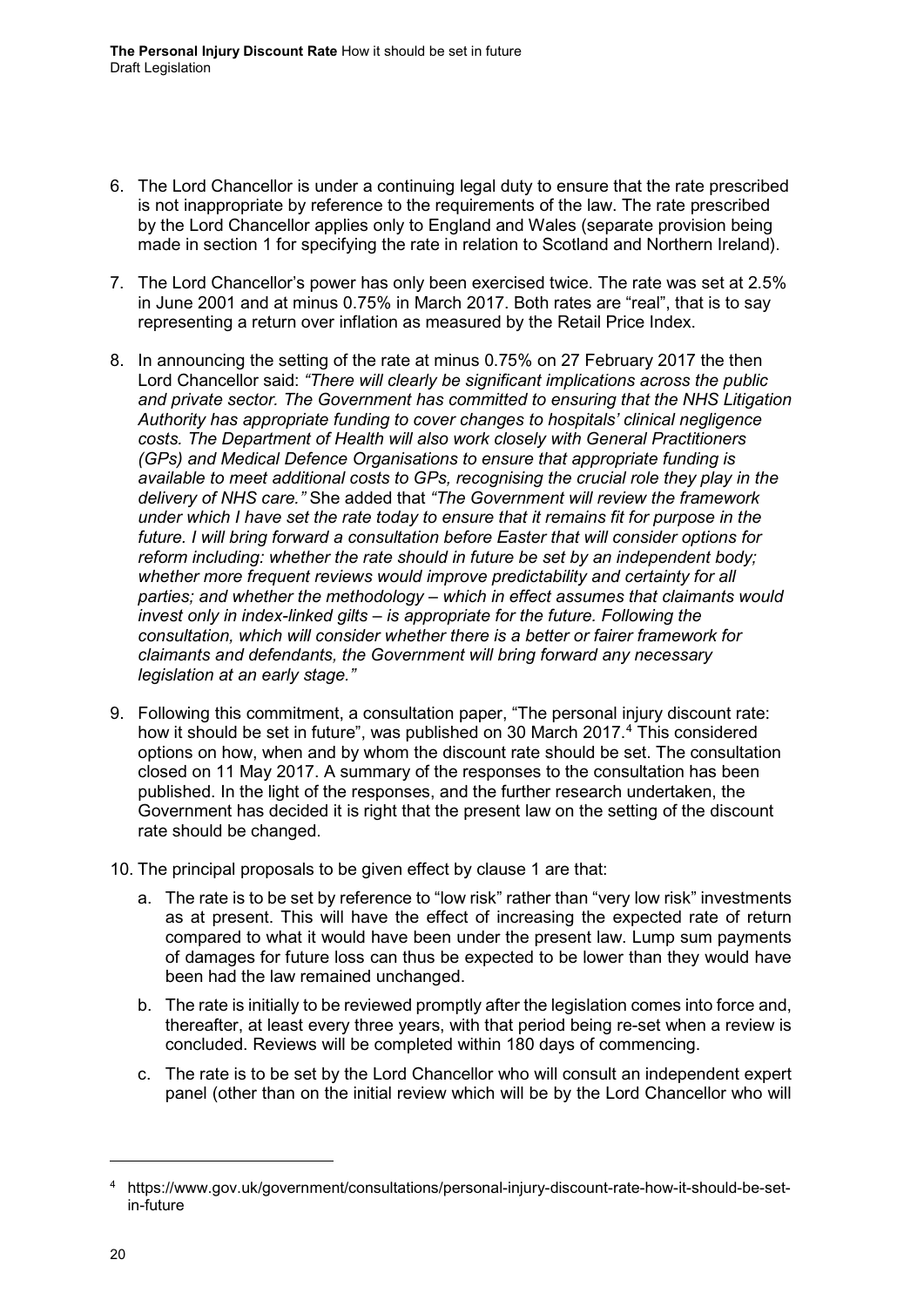consult the Government Actuary). HM Treasury will, as at present, also be a statutory consultee.

It should continue to be possible to set different rates for different types of cases, including by reference to the length of the award.

#### **Territorial extent and application**

11. Clause 1 extends and applies to England and Wales only, however, it does not include consequential amendments that would need to be made to other legislation if it were to be enacted. Consequential provision would be necessary because clause 1(2) inserts a new schedule ("Schedule A1") before the existing (and only) schedule to the Damages Act 1996. As a result, the wording of the Damages Act 1996 would have to be altered to rename the existing schedule (currently, the Schedule) as "Schedule 1" and amend other references to the existing schedule so they refer to Schedule 1. This renaming would also extend to Scotland and Northern Ireland because the Damages Act 1996 has provisions that extend also to those countries. No Legislative Consent Motions are expected to be necessary.

#### **Commentary on provisions of the draft clause**

12. These provisions in clause 1 make changes to the law of England and Wales.

#### **Clause 1: Assumed rate of return on investment of damages.**

- 13. This clause inserts a new section A1 in the Damages Act 1996. It also inserts a new schedule A1 into the Damages Act 1996 (before the existing Schedule to that Act, which is in consequence re-numbered as Schedule 1), providing the detail about how the Lord Chancellor is to approach the review and setting of the discount rate. The new schedule makes changes to the methodology according to which the discount rate is set; provides for an initial review of the rate to take place within 180 days of clause 1 coming into force and, thereafter, for reviews to take place at least once every three years; and makes provision for the establishment of an independent expert panel that the Lord Chancellor must consult in setting the rate (other than on the initial review).
- 14. Subsection (1) inserts the new section A1. The new section sets out the power of the Lord Chancellor to set the rate. It is for the Lord Chancellor to decide whether to set a rate and different rates can be set for different classes of case. If the Lord Chancellor sets a rate the court must have regard to the rate in deciding the return a claimant is expected to receive from investing damages for future financial loss (the court must consider this as part of calculating the size of an award of such damages to be paid by way of a lump sum). In fulfilling its obligations, the court must comply with the rules of court made for the purposes of section A1. No such rules of court have been made to date and none are presently proposed to be made for the new section A1. Subsections (1) to (3) of the new section A1 are in identical terms to the corresponding provision in section 1. Subsection (4) of the new section A1 is new, and provides for the new Schedule A1 (see clause 1(2) below) to have effect. Subsection (5) of the new section A1 specifies how the statutory instrument setting the discount rate is to be made, and is drafted in the same terms as the equivalent provision in section 1(4) of the Damages Act 1996. In summary, the only substantive differences between section 1(1)-(4) of the Damages Act 1996 and the new section A1(1)-(5) are the introduction of the new Schedule and the omission of the requirement to consult the Government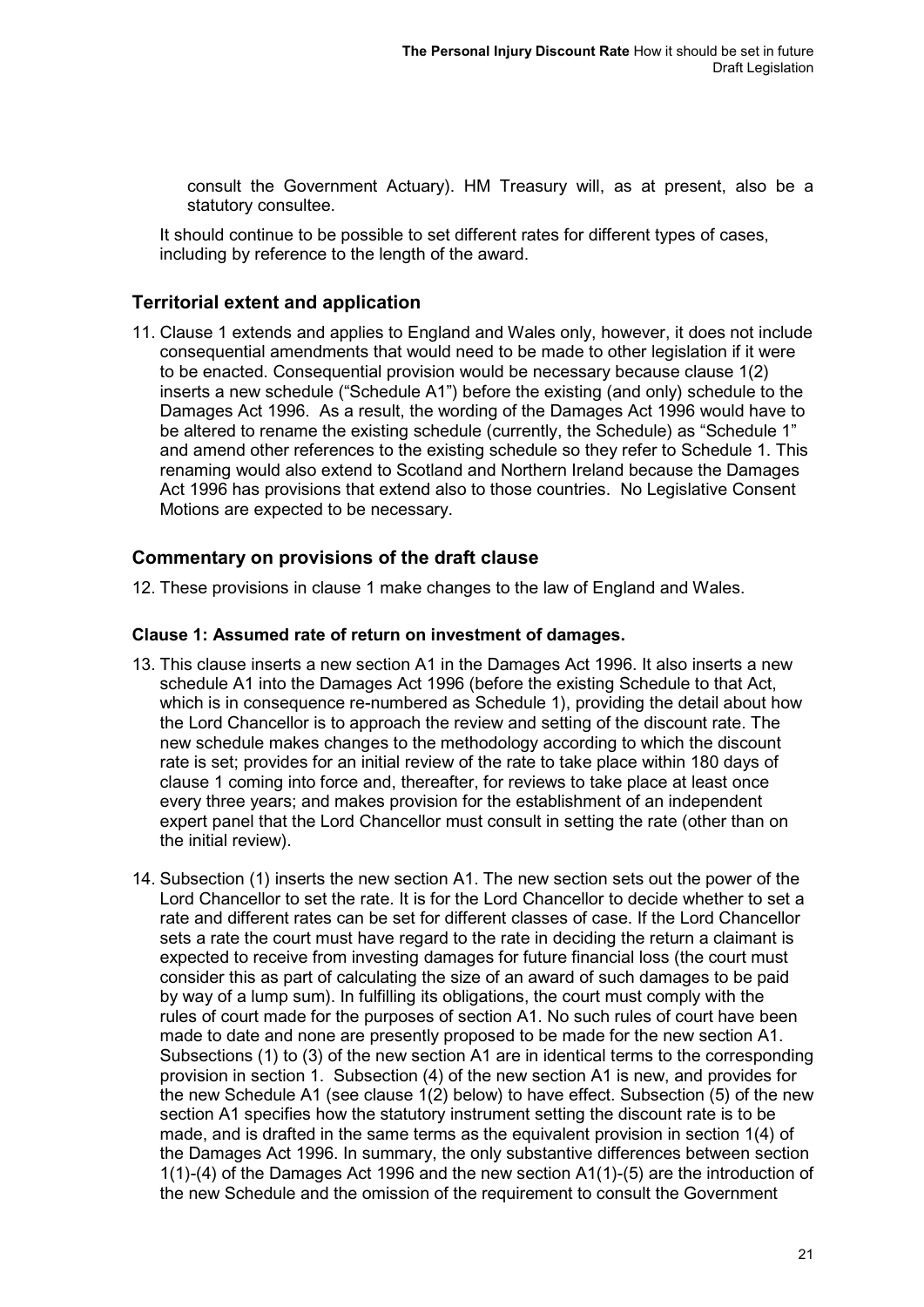Actuary and HM Treasury before setting the rate (the new consultation requirements being set out in the new Schedule A1).

- 15. Clause 1(2) contains the new Schedule A1 which is inserted into the Damages Act 1996.
- 16. Matters dealt with in the new Schedule A1 are as follows: paragraphs 1 to 3 introduce a requirement for the Lord Chancellor to start a review of the rate within 90 days of the date on which the draft clause is brought into force and thereafter to start a review at least once every three years from the conclusion of the previous review. The objective of every review is to decide whether the rate should be retained or changed (see paragraph 8(2)-(4) as to the interpretation of this requirement where there is or will be no rate).
- 17. In conducting the initial review that is to be commenced within 90 days of the provisions coming into force, the Lord Chancellor is required to consult the Government Actuary. In determining the rate of return, in subsequent reviews, the Lord Chancellor is required to consult an expert panel, which will be chaired by the Government Actuary. Both the Government Actuary, and the panel, must respond within 90 days of the commencement of the relevant review (as determined by the Lord Chancellor). In relation to all reviews the Lord Chancellor must also consult HM Treasury. If the office of Government Actuary is vacant, the Deputy Government Actuary is to act instead.
- 18. The reviews must be completed within 180 days of their commencement (the date of commencement will be decided by the Lord Chancellor).
- 19. Paragraph 4 contains provisions relating to the core principles and assumptions to be applied by the Lord Chancellor in determining the rate. Paragraph 4(2) provides that the rate to be set is the rate of return that in the Lord Chancellor's opinion could reasonably be expected to be achieved by a claimant investing a lump sum of relevant damages (defined in paragraph 4(8)) with the objective of covering all the expected costs and losses caused by the injury on time; and, with the further objective that when this has been achieved there is no money left from the lump sum and the income it generated during the period of the award. In forming this opinion, the Lord Chancellor is required to make certain assumptions (and may make others) and to take certain factors into account (which does not rule out taking other factors into account). The specified assumptions are set out in paragraph 4(3). They include that the recipient of the relevant damages receives proper investment advice; and invests in a diversified portfolio of investments; and has a low-risk investment profile. This means the recipient is to be assumed to be willing to take more than a very low risk with his or her investments but less risk than would ordinarily be taken by a prudent and properly advised individual investor with different investment aims. The intention is that the level of risk assumed in the setting of the discount rate will therefore be higher than is assumed under the present law. The specified factors are set out in paragraph 4(5). This requires the Lord Chancellor to have regard to the actual returns available from such diversified portfolios and the actual investments made by investors of relevant damages; and to make appropriate allowances for taxation, inflation and investment management costs.
- 20. Paragraphs 5 and 6 contain provisions relating to the establishment of an independent expert panel which the Lord Chancellor is to consult in setting the rate. The paragraphs provide for the panel to be chaired by the Government Actuary, and to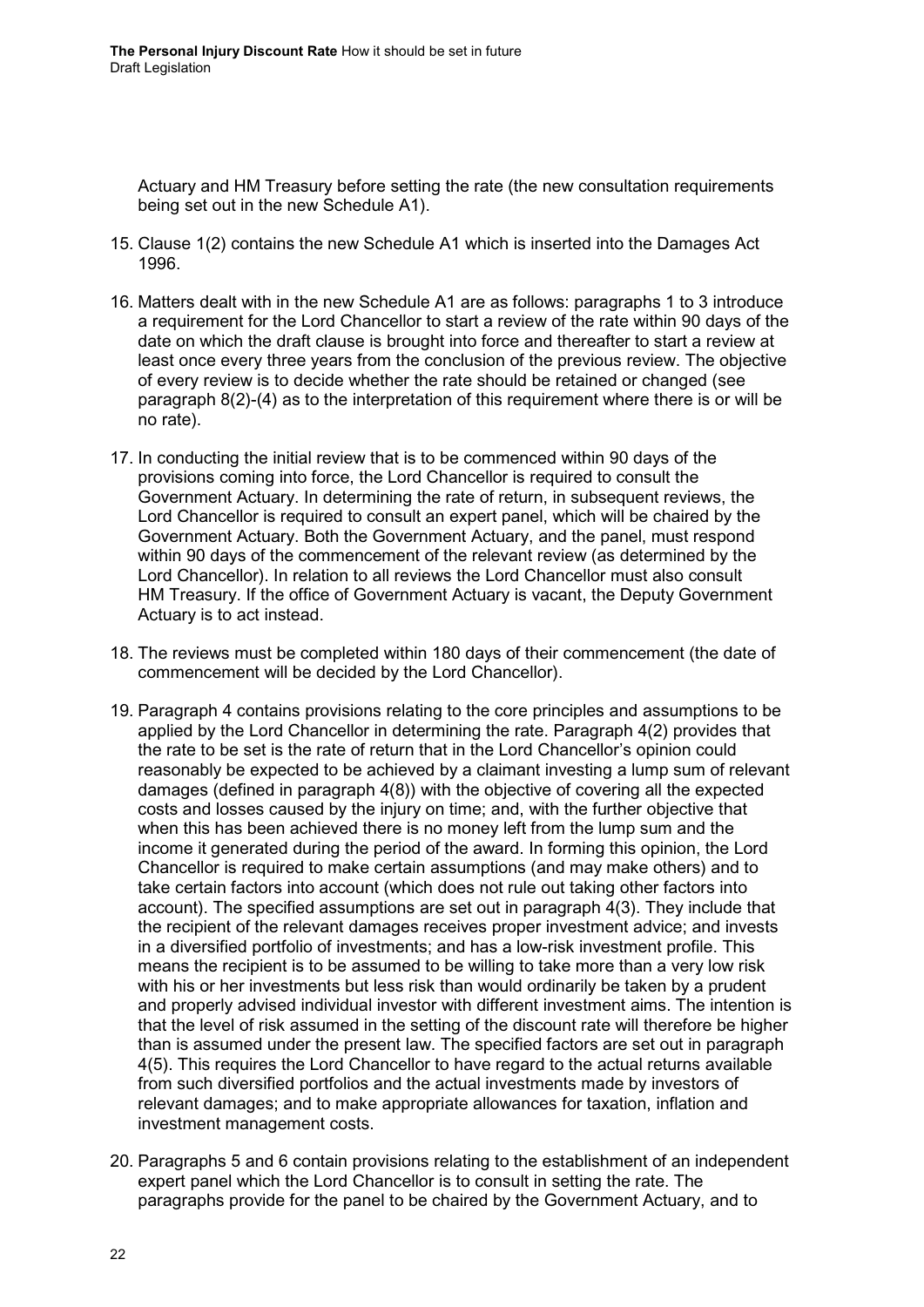contain four other members, namely members with experience respectively as an actuary, as an economist, in managing investments, and in relation to consumer financial investments. The panel is to be appointed for each review; but serving on the panel in relation to one review will not disqualify an appointee from serving on the panel for another review. The panel dissolves when the Lord Chancellor's consultation with it is complete. The cost of the panel will be met by the Lord Chancellor, who may enter into arrangements with other government departments so that they can assist, such as by providing a secretariat to the panel. Meetings of the panel will not be quorate unless the Government Actuary or the Deputy Government Actuary is present. As there may be more than one review ongoing at any time (see paragraph 7) provision is made for individuals to be members of more than one panel.

- 21. Paragraph 7 contains provisions as to how the Schedule should apply if two or more discount rates are prescribed as a result of a review. Different rates might, for example, be prescribed for different durations of loss. The requirements as to when and how a review is conducted will apply separately to each. This enables the Lord Chancellor to carry out reviews of different rates separately at different times, but different rates may also be reviewed at the same time (in the latter case one or more members of the panel for the review of one rate might also be members of the panel for another rate).
- 22. Clause 1(3) provides that the rate in force under the present law when clause 1 comes into force (currently, minus 0.75%) will continue in force as if the order setting the rate had been made under the new provisions. This rate will therefore be reviewed in the initial review (see the new Schedule A1, paragraph 2).

## **Commencement**

23. The mechanism by which clause 1 will be brought into force will be specified in the Bill of which the clause ultimately forms part. It is expected that the Bill will provide that clause 1 will come into force on such day as the Secretary of State may by regulations appoint.

## **Financial implications of the draft clause**

24. The new process for prescribing an assumed rate of return will entail consulting an expert panel at intervals of up to three years. The extra expenditure incurred when there is a review and consultation with an expert panel is estimated to be between £50,000 and £100,000.